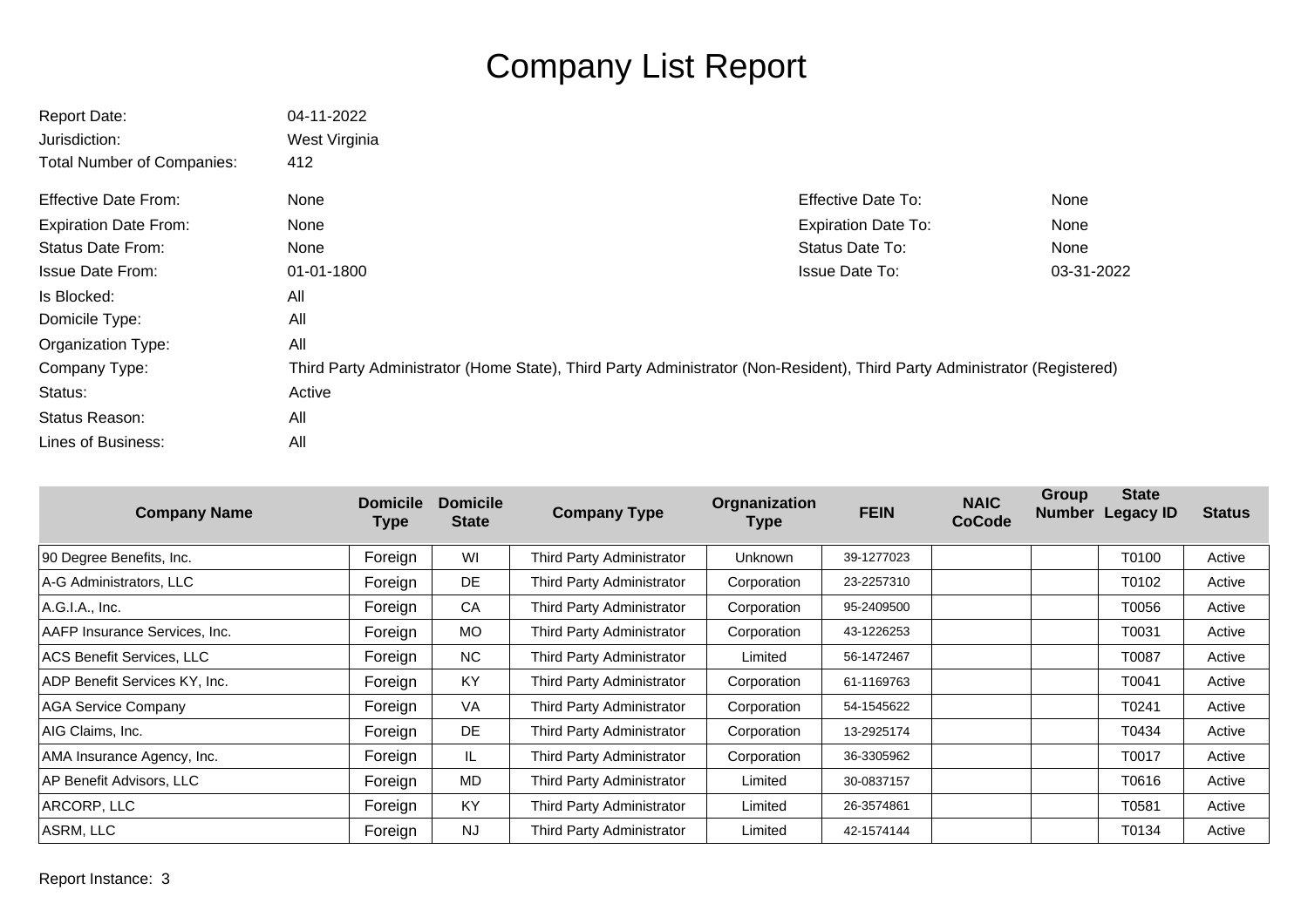| <b>Company Name</b>                        | <b>Domicile</b><br><b>Type</b> | <b>Domicile</b><br><b>State</b> | <b>Company Type</b>       | Orgnanization<br><b>Type</b> | <b>FEIN</b> | <b>NAIC</b><br><b>CoCode</b> | <b>Group</b> | <b>State</b><br>Number Legacy ID | <b>Status</b> |
|--------------------------------------------|--------------------------------|---------------------------------|---------------------------|------------------------------|-------------|------------------------------|--------------|----------------------------------|---------------|
| AXA Assistance USA, Inc.                   | Foreign                        | IL                              | Third Party Administrator | Corporation                  | 36-3235090  |                              |              | T0302                            | Active        |
| Accenture Insurance Services, LLC          | Foreign                        | DE                              | Third Party Administrator | Limited                      | 01-0885440  |                              |              | T0278                            | Active        |
| <b>Accenture Solutions Private Limited</b> | Foreign                        | DE                              | Third Party Administrator | Limited                      | 98-0471896  |                              |              |                                  | Active        |
| Accenture, Inc.                            | Foreign                        | DE                              | Third Party Administrator | Corporation                  | 98-1320473  |                              |              |                                  | Active        |
| Acclaris, Inc.                             | Foreign                        | DE                              | Third Party Administrator | Corporation                  | 90-0234962  |                              |              | T0252                            | Active        |
| Actuarial Management Resources, Inc.       | Foreign                        | <b>NC</b>                       | Third Party Administrator | Corporation                  | 56-2037415  |                              |              | T0180                            | Active        |
| AdminOne, LLC                              | Foreign                        | <b>NJ</b>                       | Third Party Administrator | Limited                      | 86-3782492  |                              |              |                                  | Active        |
| Administrative Concepts, Inc.              | Foreign                        | PA                              | Third Party Administrator | Corporation                  | 22-3485049  |                              |              | T0076                            | Active        |
| Advantasure, Inc.                          | Foreign                        | MI                              | Third Party Administrator | Corporation                  | 47-5653683  |                              |              |                                  | Active        |
| Aetna Health Management, LLC               | Foreign                        | DE                              | Third Party Administrator | Limited                      | 13-3670795  |                              |              | T0479                            | Active        |
| Aetna Life Insurance Company               | Foreign                        | <b>CT</b>                       | Third Party Administrator | Unknown                      | 06-6033492  |                              |              | T0395                            | Active        |
| Aetna Medicaid Administrators LLC          | Foreign                        | AZ                              | Third Party Administrator | Limited                      | 86-0842559  |                              |              | T0502                            | Active        |
| Affinity Insurance Services, Inc.          | Foreign                        | PA                              | Third Party Administrator | Corporation                  | 36-3642411  |                              |              | T0108                            | Active        |
| Aktibo, Inc.                               | Foreign                        | DE                              | Third Party Administrator | Corporation                  | 83-2795056  |                              |              |                                  | Active        |
| Alight Administration Solutions LLC        | Foreign                        | IL                              | Third Party Administrator | Limited                      | 83-1023211  |                              |              | T0593                            | Active        |
| Alius Health, LLC                          | Foreign                        | <b>MT</b>                       | Third Party Administrator | Limited                      | 81-4809882  |                              |              | T0611                            | Active        |
| Allegiance COBRA Services, Inc.            | Foreign                        | <b>MT</b>                       | Third Party Administrator | Corporation                  | 71-0916514  |                              |              | T0415                            | Active        |
| Alliance-One Services, Inc.                | Foreign                        | DE                              | Third Party Administrator | Corporation                  | 74-2764079  |                              |              | T0057                            | Active        |
| Alliant Services Houston, Inc.             | Foreign                        | <b>NY</b>                       | Third Party Administrator | Unknown                      | 13-2629399  |                              |              | T0117                            | Active        |
| Allied Administrators, Inc.                | Foreign                        | CA                              | Third Party Administrator | Corporation                  | 94-1713371  |                              |              | T0029                            | Active        |
| Allied Benefit Systems, LLC                | Foreign                        | IL.                             | Third Party Administrator | Limited                      | 36-3086057  |                              |              | T0288                            | Active        |
| Allied National, LLC                       | Foreign                        | <b>MO</b>                       | Third Party Administrator | Corporation                  | 43-1625757  |                              |              | T0022                            | Active        |
| Alluma, LLC                                | Foreign                        | DE                              | Third Party Administrator | Limited                      | 83-3256948  |                              |              |                                  | Active        |
| Alternative Service Concepts, LLC dba      | Foreign                        | DE                              | Third Party Administrator | Limited                      | 43-1954328  |                              |              | T0310                            | Active        |
| AmWINS Group Benefits, LLC                 | Foreign                        | R <sub>l</sub>                  | Third Party Administrator | Unknown                      | 05-0461576  |                              |              | T0170                            | Active        |
| <b>Amalgamated Employee Benefits</b>       | Foreign                        | <b>NY</b>                       | Third Party Administrator | Corporation                  | 13-3432221  |                              |              | T0301                            | Active        |
| AmeriHealth Administrators, Inc.           | Foreign                        | PA                              | Third Party Administrator | Corporation                  | 23-2521508  |                              |              | T0222                            | Active        |
| America's Choice Healthplans, LLC          | Foreign                        | <b>TX</b>                       | Third Party Administrator | Limited                      | 20-0296224  |                              |              | T0554                            | Active        |
| America's TPA, LLC                         | Foreign                        | DE                              | Third Party Administrator | Limited                      | 85-1596607  |                              |              | T0492                            | Active        |
| American Benefit Corporation               | Domestic                       | WV                              | Third Party Administrator | Corporation                  | 55-0672859  |                              |              | T0316                            | Active        |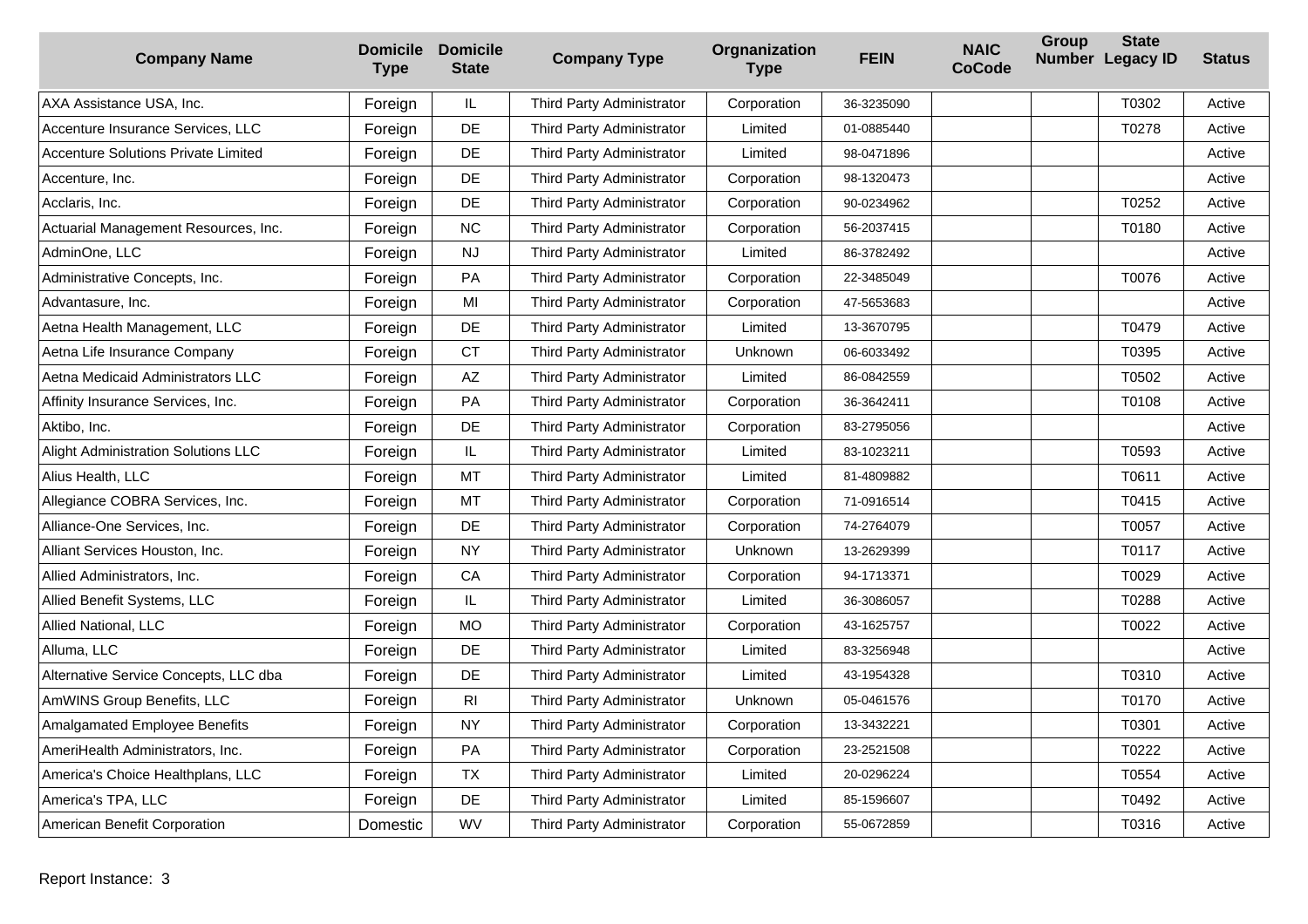| <b>Company Name</b>                     | <b>Domicile</b><br><b>Type</b> | <b>Domicile</b><br><b>State</b> | <b>Company Type</b>       | Orgnanization<br><b>Type</b> | <b>FEIN</b> | <b>NAIC</b><br><b>CoCode</b> | Group | <b>State</b><br>Number Legacy ID | <b>Status</b> |
|-----------------------------------------|--------------------------------|---------------------------------|---------------------------|------------------------------|-------------|------------------------------|-------|----------------------------------|---------------|
| American Benefits Administration, LLC   | Foreign                        | <b>DE</b>                       | Third Party Administrator | Limited                      | 38-4053748  |                              |       | T0601                            | Active        |
| American Insurance Administrators, LLC  | Foreign                        | DE                              | Third Party Administrator | Limited                      | 26-1193300  |                              |       | T0359                            | Active        |
| American Service Insurance Agency LLC   | Foreign                        | <b>TX</b>                       | Third Party Administrator | Limited                      | 27-4829115  |                              |       |                                  | Active        |
| American Specialty Health Group, Inc.   | Foreign                        | CA                              | Third Party Administrator | Corporation                  | 33-0571188  |                              |       | T0014                            | Active        |
| American Specialty Insurance & Risk     | Foreign                        | IN                              | Third Party Administrator | Corporation                  | 20-2007066  |                              |       | T0216                            | Active        |
| Ameritas Life Insurance Corp.           | Foreign                        | <b>NE</b>                       | Third Party Administrator | Corporation                  | 47-0098400  |                              |       | T0339                            | Active        |
| Amplifon Hearing Health Care, Corp.     | Foreign                        | <b>MN</b>                       | Third Party Administrator | Corporation                  | 85-0437037  |                              |       |                                  | Active        |
| Amwins Connect Administrators, Inc.     | Foreign                        | <b>MD</b>                       | Third Party Administrator | Corporation                  | 52-1200892  |                              |       | T0376                            | Active        |
| Andesa Services. Inc.                   | Foreign                        | <b>PA</b>                       | Third Party Administrator | Corporation                  | 23-2545253  |                              |       | T0509                            | Active        |
| Argus Dental & Vision, Inc.             | Foreign                        | FL                              | Third Party Administrator | Corporation                  | 20-5898265  |                              |       | T0546                            | Active        |
| Armada Administrators LLC               | Foreign                        | <b>MD</b>                       | Third Party Administrator | Limited                      | 47-3938530  |                              |       | T0547                            | Active        |
| Aspida Financial Services, LLC          | Foreign                        | <b>NC</b>                       | Third Party Administrator | Limited                      | 47-4223933  |                              |       | T0595                            | Active        |
| Assured NL Insurance Services. Inc.     | Foreign                        | <b>KY</b>                       | Third Party Administrator | Corporation                  | 20-5977887  |                              |       | T0336                            | Active        |
| <b>AultCare Corporation</b>             | Foreign                        | OH                              | Third Party Administrator | <b>Unknown</b>               | 34-1488123  |                              |       | T0447                            | Active        |
| Aultra Administrative Group             | Foreign                        | OH                              | Third Party Administrator | Unknown                      | 20-4951704  |                              |       | T0267                            | Active        |
| Avant Specialty Claims, LLC             | Foreign                        | <b>TN</b>                       | Third Party Administrator | Limited                      | 62-1438447  |                              |       |                                  | Active        |
| Avesis Third Party Administrators, Inc. | Foreign                        | AZ                              | Third Party Administrator | Corporation                  | 86-0986927  |                              |       | T0237                            | Active        |
| <b>BMI Benefits, LLC</b>                | Foreign                        | <b>NJ</b>                       | Third Party Administrator | Limited                      | 20-1517991  |                              |       | T0570                            | Active        |
| Bay Bridge Administrators, LLC          | Foreign                        | <b>TX</b>                       | Third Party Administrator | Limited                      | 02-0694124  |                              |       | T0452                            | Active        |
| Beacon Health Options, Inc.             | Foreign                        | VA                              | Third Party Administrator | Corporation                  | 54-1414194  |                              |       | T0152                            | Active        |
| Beacon Health Solutions, LLC            | Foreign                        | FL                              | Third Party Administrator | Limited                      | 27-0149463  |                              |       |                                  | Active        |
| Beacon Health Strategies, LLC           | Foreign                        | MA                              | Third Party Administrator | Limited                      | 04-3324848  |                              |       | T0430                            | Active        |
| Beam Insurance Administrators LLC       | Foreign                        | DE                              | Third Party Administrator | Limited                      | 61-1776148  |                              |       | T0612                            | Active        |
| Benafica, LLC                           | Foreign                        | <b>MN</b>                       | Third Party Administrator | Limited                      | 83-2707343  |                              |       |                                  | Active        |
| Benchmark Administrators, LLC           | Foreign                        | CA                              | Third Party Administrator | Limited                      | 81-1896786  |                              |       | 50912874                         | Active        |
| Benecard Services, Inc.                 | Foreign                        | <b>NJ</b>                       | Third Party Administrator | Corporation                  | 22-2998772  |                              |       | T0375                            | Active        |
| Benefit Allocation Systems, LLC         | Foreign                        | PA                              | Third Party Administrator | Limited                      | 23-2635985  |                              |       | T0419                            | Active        |
| Benefit Assistance Company, LLC         | Domestic                       | <b>WV</b>                       | Third Party Administrator | Limited                      | 55-0715869  |                              |       | T0200                            | Active        |
| Benefit Harbor Insurance Services, LLC  | Foreign                        | <b>TX</b>                       | Third Party Administrator | Limited                      | 45-1797673  |                              |       | T0591                            | Active        |
| Benefit Plan Administrators, Inc.       | Foreign                        | VA                              | Third Party Administrator | Corporation                  | 54-1419753  |                              |       | T0220                            | Active        |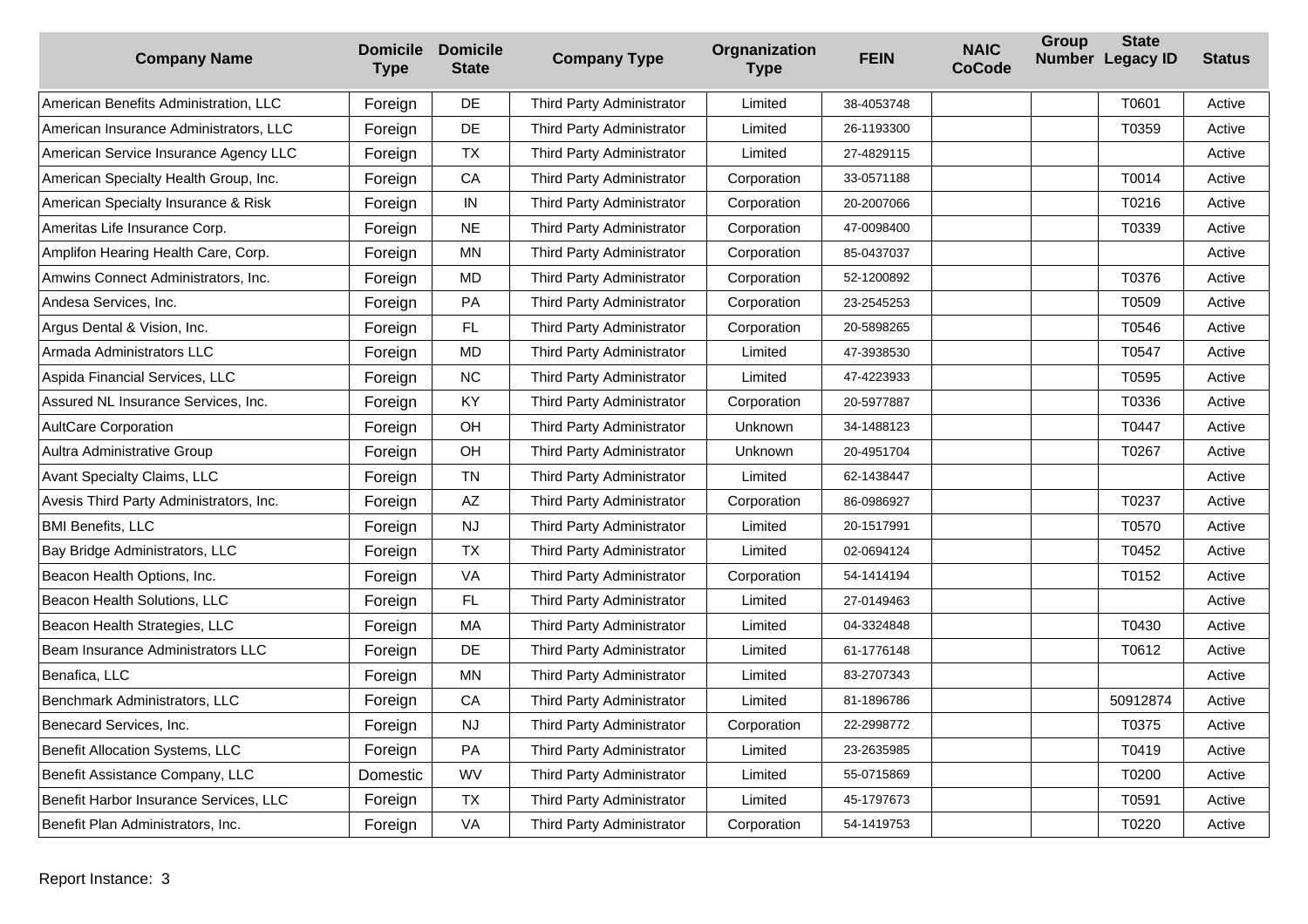| <b>Company Name</b>                         | <b>Domicile</b><br><b>Type</b> | <b>Domicile</b><br><b>State</b> | <b>Company Type</b>       | Orgnanization<br><b>Type</b> | <b>FEIN</b> | <b>NAIC</b><br><b>CoCode</b> | <b>Group</b> | <b>State</b><br>Number Legacy ID | <b>Status</b> |
|---------------------------------------------|--------------------------------|---------------------------------|---------------------------|------------------------------|-------------|------------------------------|--------------|----------------------------------|---------------|
| Benefits Administration, LLC                | Foreign                        | <b>MD</b>                       | Third Party Administrator | Limited                      | 52-1139156  |                              |              |                                  | Active        |
| Benefits Network, Inc.                      | Foreign                        | <b>TX</b>                       | Third Party Administrator | Unknown                      | 75-2665586  |                              |              |                                  | Active        |
| BeniComp, Inc.                              | Foreign                        | IN                              | Third Party Administrator | Corporation                  | 35-1815127  |                              |              | T0194                            | Active        |
| Benistar Admin Services, Inc.               | Foreign                        | DE                              | Third Party Administrator | Corporation                  | 06-1490687  |                              |              | T0285                            | Active        |
| <b>Bestow Agency LLC</b>                    | Foreign                        | DE                              | Third Party Administrator | Limited                      | 36-4859427  |                              |              | T0571                            | Active        |
| Bind Benefits, Inc.                         | Foreign                        | DE                              | Third Party Administrator | Corporation                  | 81-4560965  |                              |              |                                  | Active        |
| Bollinger, Inc.                             | Foreign                        | NJ                              | Third Party Administrator | Corporation                  | 22-0781130  |                              |              | T0185                            | Active        |
| Boon Administrative Services, Inc.          | Foreign                        | DE                              | Third Party Administrator | Corporation                  | 33-0449333  |                              |              | T0026                            | Active        |
| Boon-Chapman Benefit Administrators, Inc.   | Foreign                        | <b>TX</b>                       | Third Party Administrator | Unknown                      | 74-2305238  |                              |              | T0063                            | Active        |
| Brella Services, Inc.                       | Foreign                        | DE                              | Third Party Administrator | Corporation                  | 84-4726657  |                              |              |                                  | Active        |
| Brentwood Services Administrators, Inc.     | Foreign                        | <b>TN</b>                       | Third Party Administrator | Corporation                  | 62-1482047  |                              |              | T0396                            | Active        |
| <b>Brickstreet Mutual Insurance Company</b> | Domestic                       | WV                              | Third Party Administrator | Unknown                      | 20-2394166  |                              |              | T0367                            | Active        |
| Brighton Health Plan Solutions, LLC         | Foreign                        | <b>NY</b>                       | Third Party Administrator | Limited                      | 11-3410766  |                              |              | T0368                            | Active        |
| Broadspire Services, Inc.                   | Foreign                        | DE                              | Third Party Administrator | Corporation                  | 36-3917295  |                              |              | T0166                            | Active        |
| Brokerage Concepts, LLC                     | Foreign                        | <b>NY</b>                       | Third Party Administrator | Unknown                      | 11-3667763  |                              |              | T0260                            | Active        |
| Business Administrators & Consultants,      | Foreign                        | OH                              | Third Party Administrator | Corporation                  | 31-0986312  |                              |              | T0610                            | Active        |
| Business Planning Concepts, Inc.            | Foreign                        | FL                              | Third Party Administrator | Corporation                  | 59-2442511  |                              |              | T0562                            | Active        |
| BusinessPlans, Inc.                         | Foreign                        | OH                              | Third Party Administrator | Corporation                  | 31-1366107  |                              |              | T0212                            | Active        |
| Businessolver.com, Inc.                     | Foreign                        | IA                              | Third Party Administrator | Unknown                      | 42-1503807  |                              |              |                                  | Active        |
| Bywater, Ltd.                               | Foreign                        | OH                              | Third Party Administrator | Unknown                      | 32-0502820  |                              |              |                                  | Active        |
| C. M. G. Agency, Inc.                       | Foreign                        | <b>NE</b>                       | Third Party Administrator | Corporation                  | 47-0715948  |                              |              | T0426                            | Active        |
| CBIZ Benefits & Insurance Services, Inc.    | Foreign                        | <b>MO</b>                       | Third Party Administrator | Corporation                  | 31-1582098  |                              |              | T0107                            | Active        |
| CFA, LLC                                    | Foreign                        | MD.                             | Third Party Administrator | Unknown                      | 52-1187907  |                              |              | T0173                            | Active        |
| CHCS Services, Inc.                         | Foreign                        | FL                              | Third Party Administrator | Unknown                      | 59-2953465  |                              |              | T0129                            | Active        |
| CRL Plus, Inc.                              | Foreign                        | KS                              | Third Party Administrator | Corporation                  | 46-5561249  |                              |              | T0500                            | Active        |
| CWIBenefits, LLC                            | Foreign                        | DE                              | Third Party Administrator | Corporation                  | 57-0870204  |                              |              | T0531                            | Active        |
| Cannon Cochran Management Services,         | Foreign                        | IL                              | Third Party Administrator | Corporation                  | 37-1057804  |                              |              | T0320                            | Active        |
| Caremark, LLC                               | Foreign                        | CA                              | Third Party Administrator | Limited                      | 95-3382344  |                              |              | T0274                            | Active        |
| CaremarkPCS Health, L.L.C.                  | Foreign                        | DE                              | Third Party Administrator | Limited                      | 75-2882129  |                              |              | T0154                            | Active        |
| Catilize Health, Inc. d/b/a Catilize Health | Foreign                        | PA                              | Third Party Administrator | Corporation                  | 25-1611582  |                              |              | T0592                            | Active        |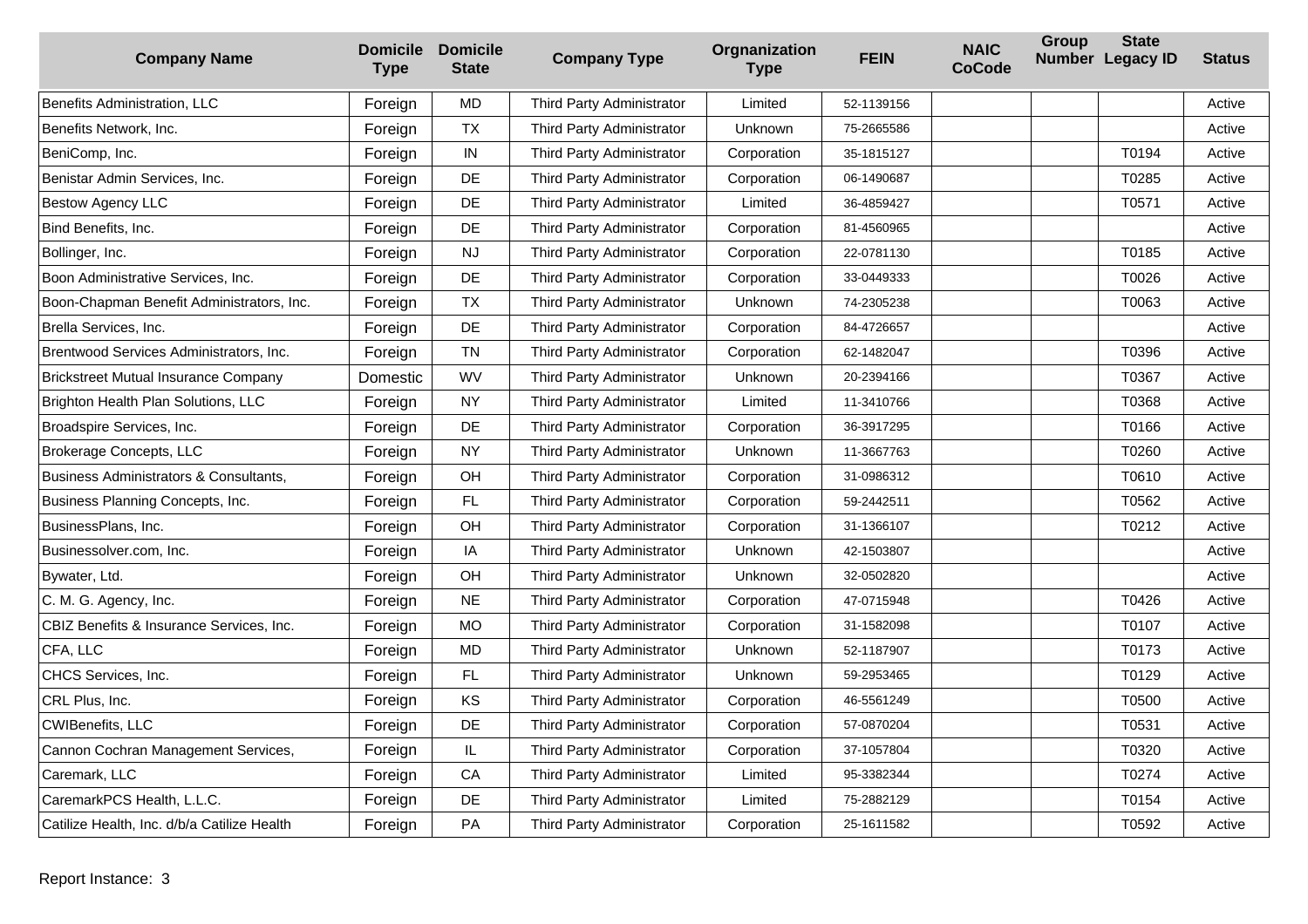| <b>Company Name</b>                          | <b>Domicile</b><br><b>Type</b> | <b>Domicile</b><br><b>State</b> | <b>Company Type</b>       | Orgnanization<br><b>Type</b> | <b>FEIN</b> | <b>NAIC</b><br><b>CoCode</b> | <b>Group</b> | <b>State</b><br>Number Legacy ID | <b>Status</b> |
|----------------------------------------------|--------------------------------|---------------------------------|---------------------------|------------------------------|-------------|------------------------------|--------------|----------------------------------|---------------|
| Centivo T Holdings, LLC                      | Foreign                        | DE                              | Third Party Administrator | Limited                      | 30-1095511  |                              |              | T0613                            | Active        |
| Chesterfield Resources, Inc.                 | Foreign                        | OH                              | Third Party Administrator | Corporation                  | 34-1369154  |                              |              | T0385                            | Active        |
| Chesterfield Services, Inc.                  | Foreign                        | OH                              | Third Party Administrator | Corporation                  | 34-1709723  |                              |              | T0324                            | Active        |
| Co-Ordinated Benefit Plans, LLC              | Foreign                        | <b>FL</b>                       | Third Party Administrator | Limited                      | 59-2014829  |                              |              | T0271                            | Active        |
| CoPower (Administrators), LLC                | Foreign                        | CA                              | Third Party Administrator | Limited                      | 32-0052349  |                              |              |                                  | Active        |
| Coforge BPM, Inc.                            | Foreign                        | ID                              | Third Party Administrator | Corporation                  | 45-4023875  |                              |              |                                  | Active        |
| Cognizant Technology Solutions Services,     | Foreign                        | AZ                              | Third Party Administrator | Limited                      | 03-0535525  |                              |              | T0128                            | Active        |
| Cognizant TriZetto Software Group, Inc.      | Foreign                        | KS                              | Third Party Administrator | Corporation                  | 33-0761159  |                              |              | T0494                            | Active        |
| CollectiveHealth Administrators, LLC         | Foreign                        | DE                              | Third Party Administrator | Limited                      | 36-4790552  |                              |              | T0513                            | Active        |
| <b>Computer Sciences Corporation India</b>   | Foreign                        | ID                              | Third Party Administrator | Unknown                      | 98-0405817  |                              |              | T0342                            | Active        |
| Concentrix Daksh Services India Private      | Foreign                        | KS                              | Third Party Administrator | Unknown                      | 52-2259984  |                              |              | T0389                            | Active        |
| <b>Concentrix Daksh Services Philippines</b> | Foreign                        | KS                              | Third Party Administrator | Corporation                  | 98-0663043  |                              |              | T0401                            | Active        |
| Conduent Health Administration, Inc.         | Foreign                        | <b>TX</b>                       | Third Party Administrator | Corporation                  | 13-4230412  |                              |              | T0163                            | Active        |
| Conifer Value-Based Care, LLC                | Foreign                        | <b>MD</b>                       | Third Party Administrator | Limited                      | 52-1964905  |                              |              | T0002                            | Active        |
| ConnectYourCare, LLC                         | Foreign                        | <b>MD</b>                       | Third Party Administrator | Limited                      | 26-1274092  |                              |              | T0518                            | Active        |
| <b>Constitution State Services LLC</b>       | Foreign                        | DE                              | Third Party Administrator | Limited                      | 06-1501229  |                              |              | T0304                            | Active        |
| Contigo Health, LLC                          | Foreign                        | OH                              | Third Party Administrator | Limited                      | 34-1593929  |                              |              | T0438                            | Active        |
| <b>Continental Benefits, LLC</b>             | Foreign                        | FL                              | Third Party Administrator | Limited                      | 38-3919227  |                              |              | T0511                            | Active        |
| <b>Continental General Services, LLC</b>     | Foreign                        | DE                              | Third Party Administrator | Limited                      | 87-2682225  |                              |              |                                  | Active        |
| CorVel Enterprise Comp, Inc.                 | Foreign                        | DE                              | Third Party Administrator | Corporation                  | 42-1704550  |                              |              | T0348                            | Active        |
| Core V Solutions, Inc.                       | Foreign                        | <b>TX</b>                       | Third Party Administrator | Corporation                  | 20-1207992  |                              |              | T0254                            | Active        |
| Costco Health Solutions, Inc.                | Foreign                        | <b>WA</b>                       | Third Party Administrator | <b>Unknown</b>               | 81-2865195  |                              |              | T0599                            | Active        |
| Cottingham & Butler Claims Services, Inc.    | Foreign                        | IA                              | Third Party Administrator | Corporation                  | 20-5233506  |                              |              | T0380                            | Active        |
| Covenant Administrators, LLC                 | Foreign                        | GA                              | Third Party Administrator | Limited                      | 58-2015573  |                              |              | T0580                            | Active        |
| Coverdell & Company, Inc.                    | Foreign                        | IL                              | Third Party Administrator | Corporation                  | 58-1604660  |                              |              | T0131                            | Active        |
| Crawford & Company                           | Foreign                        | GA                              | Third Party Administrator | Corporation                  | 58-0506554  |                              |              | T0317                            | Active        |
| Creative Risk Solutions, LLC                 | Foreign                        | IA                              | Third Party Administrator | Limited                      | 20-0989430  |                              |              | T0296                            | Active        |
| Cuenca & Associates Insurance Agency,        | Foreign                        | CA                              | Third Party Administrator | Corporation                  | 94-2156207  |                              |              | T0101                            | Active        |
| DAN Services, Inc.                           | Foreign                        | <b>NC</b>                       | Third Party Administrator | Corporation                  | 56-2089710  |                              |              | T0079                            | Active        |
| DST Insurance Solutions, LLC                 | Foreign                        | DE                              | Third Party Administrator | Limited                      | 27-3496418  |                              |              | T0416                            | Active        |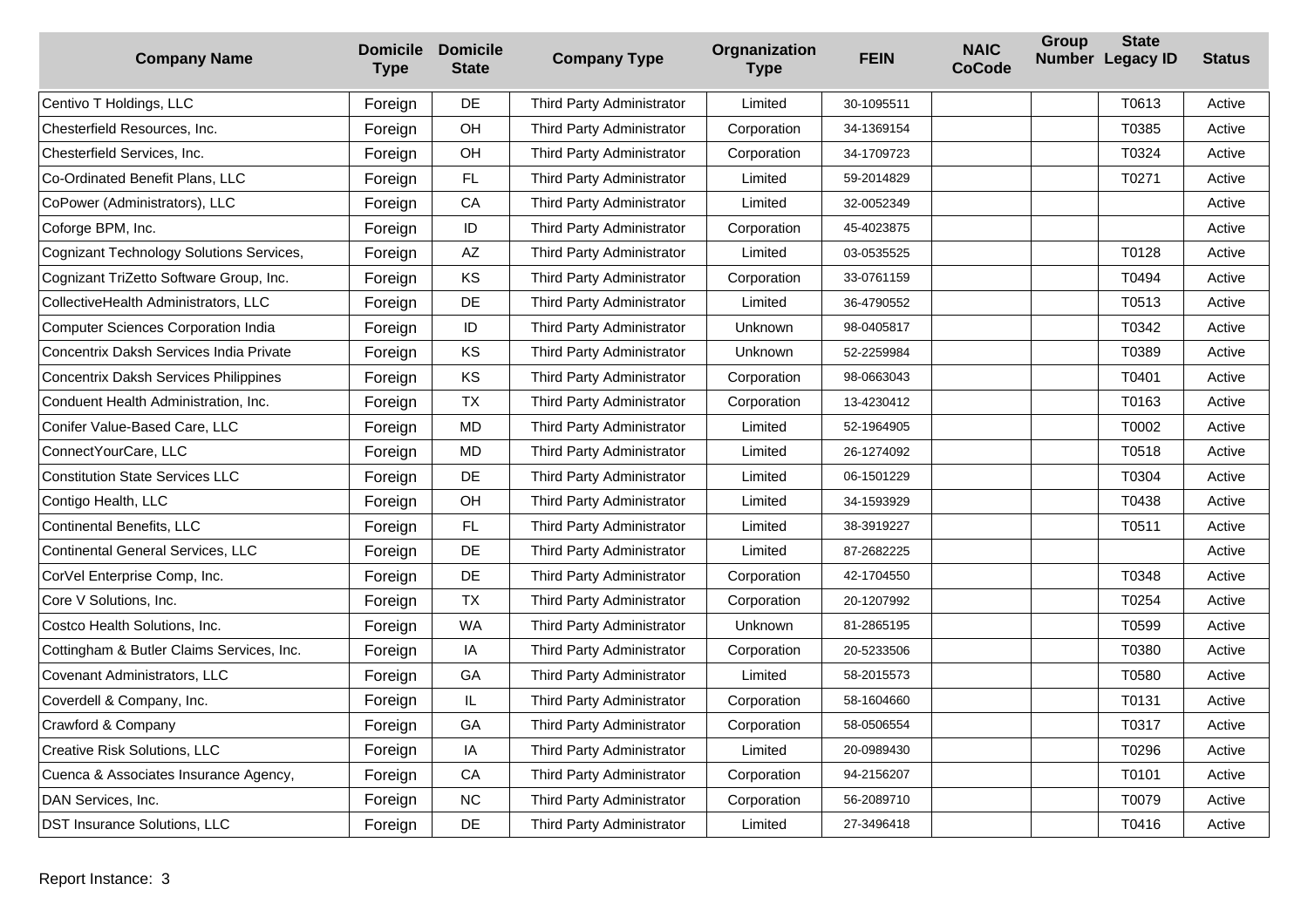| <b>Company Name</b>                       | <b>Type</b> | <b>Domicile Domicile</b><br><b>State</b> | <b>Company Type</b>       | Orgnanization<br><b>Type</b> | <b>FEIN</b> | <b>NAIC</b><br><b>CoCode</b> | <b>Group</b> | <b>State</b><br>Number Legacy ID | <b>Status</b> |
|-------------------------------------------|-------------|------------------------------------------|---------------------------|------------------------------|-------------|------------------------------|--------------|----------------------------------|---------------|
| DST Pharmacy Solutions, Inc.              | Foreign     | DE                                       | Third Party Administrator | Unknown                      | 36-3569642  |                              |              | T0351                            | Active        |
| Davis Vision, Inc.                        | Foreign     | <b>NY</b>                                | Third Party Administrator | <b>Unknown</b>               | 11-3051991  |                              |              | T0164                            | Active        |
| DeCare Dental Health International, LLC   | Foreign     | <b>MN</b>                                | Third Party Administrator | Limited                      | 02-0574609  |                              |              | T0119                            | Active        |
| Delta Dental Plan of Michigan, Inc.       | Foreign     | MI                                       | Third Party Administrator | Non-Profit                   | 38-1791480  |                              |              | T0162                            | Active        |
| Delta Dental of Illinois                  | Foreign     | IL.                                      | Third Party Administrator | <b>Unknown</b>               | 36-2612058  |                              |              | T0516                            | Active        |
| Dental Benefit Providers, Inc.            | Foreign     | DE                                       | Third Party Administrator | Corporation                  | 41-2014834  |                              |              | T0340                            | Active        |
| Dental Network of America, LLC            | Foreign     | DE                                       | Third Party Administrator | Limited                      | 36-3339483  |                              |              | T0156                            | Active        |
| Direct Response Insurance Administrative  | Foreign     | <b>MN</b>                                | Third Party Administrator | Unknown                      | 41-1430210  |                              |              | T0120                            | Active        |
| DirectWeb Administrative Services, LLC    | Foreign     | AZ                                       | Third Party Administrator | Limited                      | 27-5469928  |                              |              | T0424                            | Active        |
| Disability Insurance Specialists, LLC     | Foreign     | <b>CT</b>                                | Third Party Administrator | Limited                      | 06-1466211  |                              |              | T0269                            | Active        |
| Disability Management Services, Inc.      | Foreign     | MA                                       | Third Party Administrator | Unknown                      | 06-1427246  |                              |              | T0151                            | Active        |
| <b>Disability Reinsurance Management</b>  | Foreign     | DE                                       | Third Party Administrator | Corporation                  | 01-0483086  |                              |              | T0038                            | Active        |
| ESIS, Inc.                                | Foreign     | PA                                       | Third Party Administrator | Corporation                  | 95-2008390  |                              |              | T0307                            | Active        |
| ET Services, LLC                          | Foreign     | DE                                       | Third Party Administrator | Limited                      | 37-1951157  |                              |              |                                  | Active        |
| East Coast Risk Management, LLC           | Foreign     | PA                                       | Third Party Administrator | Limited                      | 20-2018945  |                              |              | T0427                            | Active        |
| Ebix Health Administration Exchange, Inc. | Foreign     | ${\sf IN}$                               | Third Party Administrator | Corporation                  | 35-1640589  |                              |              | T0069                            | Active        |
| Edison Health Solutions, LLC              | Foreign     | OK                                       | Third Party Administrator | Limited                      | 85-0538612  |                              |              |                                  | Active        |
| Elite Sales Processing, Inc.              | Foreign     | <b>NE</b>                                | Third Party Administrator | Corporation                  | 20-4129474  |                              |              | T0411                            | Active        |
| Elixir Rx Solutions, LLC                  | Foreign     | OH                                       | Third Party Administrator | Limited                      | 05-0570786  |                              |              | T0487                            | Active        |
| Employee Benefit Management Corp          | Foreign     | OH                                       | Third Party Administrator | Corporation                  | 31-0747539  |                              |              |                                  | Active        |
| Employee Benefit Management Services,     | Foreign     | DE                                       | Third Party Administrator | Unknown                      | 81-0391256  |                              |              | 50872382                         | Active        |
| <b>Employee Benefits Corporation</b>      | Foreign     | WI                                       | Third Party Administrator | Corporation                  | 39-2044064  |                              |              | T0122                            | Active        |
| Employee Health Insurance Management,     | Foreign     | MI                                       | Third Party Administrator | Corporation                  | 38-2776173  |                              |              | T0522                            | Active        |
| Employer Direct Healthcare, LLC           | Foreign     | DE                                       | Third Party Administrator | Limited                      | 45-3780484  |                              |              | T0462                            | Active        |
| <b>Empower Retirement, LLC</b>            | Foreign     | <b>MN</b>                                | Third Party Administrator | Limited                      | 84-1233483  |                              |              | T0115                            | Active        |
| Empyrean Benefit Solutions, Inc.          | Foreign     | DE                                       | Third Party Administrator | Corporation                  | 20-3029813  |                              |              |                                  | Active        |
| Entrust, LLC                              | Foreign     | <b>TX</b>                                | Third Party Administrator | Limited                      | 76-0312320  |                              |              | T0353                            | Active        |
| Envolve Vision, Inc.                      | Foreign     | DE                                       | Third Party Administrator | Corporation                  | 20-4773088  |                              |              | T0326                            | Active        |
| <b>Equipoint Partners, LLC</b>            | Foreign     | <b>TX</b>                                | Third Party Administrator | Limited                      | 81-2563354  |                              |              | T0589                            | Active        |
| Ethos Technologies Inc.                   | Foreign     | DE                                       | Third Party Administrator | Unknown                      | 81-3181024  |                              |              | T0604                            | Active        |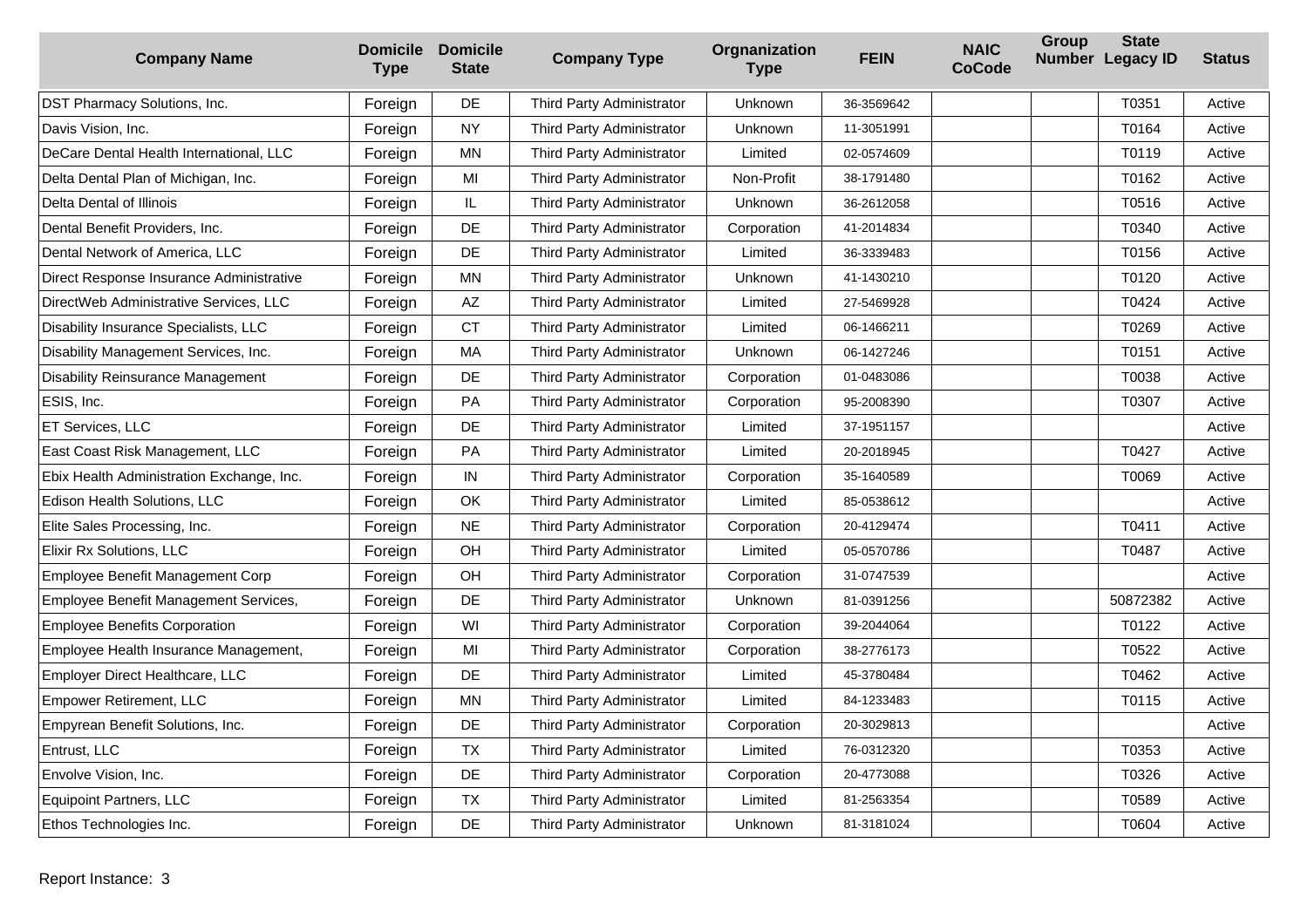| <b>Company Name</b>                            | <b>Domicile</b><br><b>Type</b> | <b>Domicile</b><br><b>State</b> | <b>Company Type</b>       | Orgnanization<br><b>Type</b> | <b>FEIN</b> | <b>NAIC</b><br><b>CoCode</b> | Group | <b>State</b><br>Number Legacy ID | <b>Status</b> |
|------------------------------------------------|--------------------------------|---------------------------------|---------------------------|------------------------------|-------------|------------------------------|-------|----------------------------------|---------------|
| Evernorth Behavioral Health, Inc.              | Foreign                        | MN                              | Third Party Administrator | Corporation                  | 41-1648670  |                              |       | T0013                            | Active        |
| EverythingBenefits, Inc.                       | Foreign                        | DE                              | Third Party Administrator | <b>Unknown</b>               | 46-5072394  |                              |       | 50912875                         | Active        |
| <b>Evolent Health LLC</b>                      | Foreign                        | VA                              | Third Party Administrator | Limited                      | 45-3084136  |                              |       | T0590                            | Active        |
| Exemplar Health Benefits Administrator,        | Foreign                        | <b>NC</b>                       | Third Party Administrator | Limited                      | 83-3838961  |                              |       |                                  | Active        |
| ExIService Philippines, Inc.                   | Foreign                        | DE                              | Third Party Administrator | Unknown                      | 98-0580948  |                              |       | T0603                            | Active        |
| ExIService Technology Solutions, LLC           | Foreign                        | <b>DE</b>                       | Third Party Administrator | Limited                      | 35-2126362  |                              |       | T0435                            | Active        |
| Express Scripts Administrators, L.L.C.         | Foreign                        | DE                              | Third Party Administrator | Limited                      | 41-2063830  |                              |       | T0295                            | Active        |
| Extend Health, LLC                             | Foreign                        | DE                              | Third Party Administrator | Corporation                  | 26-0775680  |                              |       | T0537                            | Active        |
| FBMC Benefits Management, Inc.                 | Foreign                        | FL                              | Third Party Administrator | Corporation                  | 59-1657263  |                              |       | T0030                            | Active        |
| FCE Benefit Administrators, Inc.               | Foreign                        | CA                              | Third Party Administrator | Corporation                  | 33-0330036  |                              |       | T0350                            | Active        |
| Fabric Insurance Agency, LLC                   | Foreign                        | DE                              | Third Party Administrator | Limited                      | 37-1832788  |                              |       | T0605                            | Active        |
| Fairview Pharmacy Services, LLC                | Foreign                        | DE                              | Third Party Administrator | Limited                      | 72-1586863  |                              |       |                                  | Active        |
| Farmington Administrative Services, LLC        | Foreign                        | <b>CT</b>                       | Third Party Administrator | Corporation                  | 03-0419413  |                              |       | T0371                            | Active        |
| First American Administrators, Inc.            | Foreign                        | AZ                              | Third Party Administrator | Corporation                  | 86-0773195  |                              |       | T0078                            | Active        |
| First Enroll, LLC                              | Foreign                        | <b>NJ</b>                       | Third Party Administrator | Limited                      | 82-4559652  |                              |       | T0585                            | Active        |
| <b>Firstsource Health Plans and Healthcare</b> | Foreign                        | DE                              | Third Party Administrator | Limited                      | 90-0733044  |                              |       | T0550                            | Active        |
| Flume Health, Inc.                             | Foreign                        | DE                              | Third Party Administrator | Unknown                      | 82-4131029  |                              |       |                                  | Active        |
| Forrest T. Jones Consulting Company            | Foreign                        | MO                              | Third Party Administrator | Corporation                  | 43-1292250  |                              |       | T0023                            | Active        |
| Forrest T. Jones and Company, Inc.             | Foreign                        | <b>MO</b>                       | Third Party Administrator | Corporation                  | 43-1451185  |                              |       | T0024                            | Active        |
| Fortitude Life & Annuity Solutions, Inc.       | Foreign                        | <b>DE</b>                       | Third Party Administrator | Corporation                  | 83-1190578  |                              |       | T0602                            | Active        |
| Franklin Madison Group LLC                     | Foreign                        | <b>TN</b>                       | Third Party Administrator | Limited                      | 06-1282786  |                              |       | T0070                            | Active        |
| Fringe Benefit Group, Inc.                     | Foreign                        | <b>TX</b>                       | Third Party Administrator | Corporation                  | 74-2124394  |                              |       | T0114                            | Active        |
| Fuzion Analytics, Inc.                         | Foreign                        | DE                              | Third Party Administrator | Corporation                  | 45-4844825  |                              |       | T0507                            | Active        |
| GBG Administrative Services, Inc.              | Foreign                        | CA                              | Third Party Administrator | Corporation                  | 26-4068764  |                              |       | T0493                            | Active        |
| GBS Administrators, Inc.                       | Foreign                        | <b>WA</b>                       | Third Party Administrator | Corporation                  | 16-1708631  |                              |       | T0466                            | Active        |
| Gallagher Bassett Services, Inc.               | Foreign                        | IL.                             | Third Party Administrator | Corporation                  | 36-3365500  |                              |       | T0308                            | Active        |
| Garner Health Technology, Inc.                 | Foreign                        | DE                              | Third Party Administrator | Corporation                  | 84-3555449  |                              |       |                                  | Active        |
| Genpact Insurance Administration               | Foreign                        | DE                              | Third Party Administrator | Corporation                  | 20-5078447  |                              |       | T0373                            | Active        |
| Gettysburg Benefits Administrators, Inc.       | Foreign                        | PA                              | Third Party Administrator | Corporation                  | 80-0963151  |                              |       | T0508                            | Active        |
| Gigly, LLC                                     | Foreign                        | FL                              | Third Party Administrator | Limited                      | 85-2736982  |                              |       |                                  | Active        |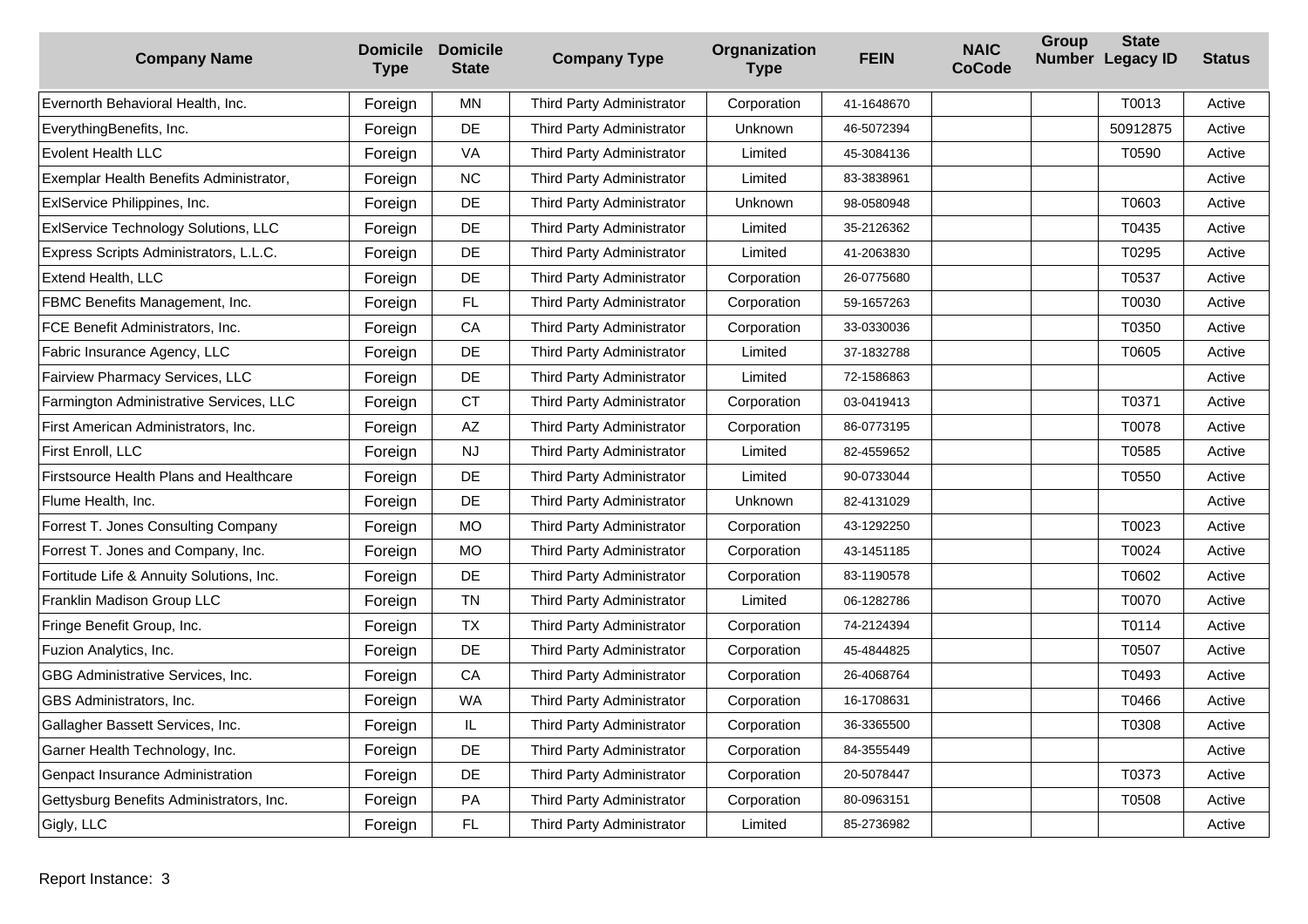| <b>Company Name</b>                      | <b>Type</b> | <b>Domicile Domicile</b><br><b>State</b> | <b>Company Type</b>       | Orgnanization<br><b>Type</b> | <b>FEIN</b> | <b>NAIC</b><br><b>CoCode</b> | Group | <b>State</b><br>Number Legacy ID | <b>Status</b> |
|------------------------------------------|-------------|------------------------------------------|---------------------------|------------------------------|-------------|------------------------------|-------|----------------------------------|---------------|
| Gilsbar, LLC                             | Foreign     | LA                                       | Third Party Administrator | Limited                      | 72-0519951  |                              |       | T0001                            | Active        |
| Glatfelter Claims Management, Inc.       | Foreign     | PA                                       | Third Party Administrator | Corporation                  | 23-2826072  |                              |       | T0420                            | Active        |
| Government Employees Health              | Foreign     | <b>MO</b>                                | Third Party Administrator | Association                  | 44-0545275  |                              |       | T0390                            | Active        |
| Gravie Administrative Services LLC       | Foreign     | DE                                       | Third Party Administrator | Limited                      | 35-2508919  |                              |       |                                  | Active        |
| Group & Pension Administrators, Inc.     | Foreign     | <b>TX</b>                                | Third Party Administrator | Corporation                  | 75-1617587  |                              |       | T0111                            | Active        |
| Group Benefits, Inc.                     | Foreign     | VA                                       | Third Party Administrator | Corporation                  | 54-1262394  |                              |       | T0382                            | Active        |
| Group Management Services, Inc.          | Foreign     | OH                                       | Third Party Administrator | Corporation                  | 34-1707723  |                              |       | T0052                            | Active        |
| HA Partners, Inc.                        | Foreign     | <b>TX</b>                                | Third Party Administrator | Corporation                  | 75-2886221  |                              |       |                                  | Active        |
| <b>HGS Healthcare, LLC</b>               | Foreign     | IL                                       | Third Party Administrator | Limited                      | 47-5108949  |                              |       | T0524                            | Active        |
| HRMP, LLC                                | Foreign     | MA                                       | Third Party Administrator | Unknown                      | 04-3188920  |                              |       | T0176                            | Active        |
| Hagan Insurance Group, LLC               | Foreign     | <b>SD</b>                                | Third Party Administrator | Limited                      | 46-0816349  |                              |       | T0514                            | Active        |
| Hartford Life and Accident Insurance     | Foreign     | <b>CT</b>                                | Third Party Administrator | Unknown                      | 06-0838648  |                              |       | T0559                            | Active        |
| Harvey W. Watt & Co., Inc.               | Foreign     | GA                                       | Third Party Administrator | Unknown                      | 58-1873472  |                              |       | T0116                            | Active        |
| Hawaii Mainland Administrators, LLC      | Foreign     | <b>NV</b>                                | Third Party Administrator | Limited                      | 45-4411599  |                              |       | T0598                            | Active        |
| Health IQ Administrative Services, Inc.  | Foreign     | DE                                       | Third Party Administrator | Corporation                  | 84-3252523  |                              |       |                                  | Active        |
| Health Plan Intermediaries Holdings, LLC | Foreign     | DE                                       | Third Party Administrator | Limited                      | 46-0580972  |                              |       | T0575                            | Active        |
| Health Special Risk, Inc.                | Foreign     | MN                                       | Third Party Administrator | Corporation                  | 41-1365449  |                              |       | T0165                            | Active        |
| HealthMine Services, Inc.                | Foreign     | DE                                       | Third Party Administrator | Corporation                  | 22-3120199  |                              |       | T0273                            | Active        |
| HealthPlan Services, Inc.                | Foreign     | FL                                       | Third Party Administrator | Corporation                  | 59-1407300  |                              |       | T0009                            | Active        |
| HealthSCOPE Benefits, Inc.               | Foreign     | <b>AR</b>                                | Third Party Administrator | Corporation                  | 71-0847266  |                              |       | T0190                            | Active        |
| HealthSmart Benefit Solutions, Inc. dba  | Foreign     | IL                                       | Third Party Administrator | Corporation                  | 36-4099199  |                              |       | T0058                            | Active        |
| Helmsman Management Services LLC         | Foreign     | MA                                       | Third Party Administrator | Limited                      | 04-2791584  |                              |       | T0177                            | Active        |
| Holista, LLC                             | Foreign     | WI                                       | Third Party Administrator | Limited                      | 39-1938014  |                              |       | T0431                            | Active        |
| Horace Mann Employer Services            | Foreign     | DE                                       | Third Party Administrator | Corporation                  | 75-2284112  |                              |       | T0347                            | Active        |
| Humana Health Plan, Inc.                 | Foreign     | KY                                       | Third Party Administrator | Corporation                  | 61-1013183  |                              |       | T0264                            | Active        |
| Humana Pharmacy Solutions, Inc.          | Foreign     | <b>KY</b>                                | Third Party Administrator | Corporation                  | 45-2254346  |                              |       | T0523                            | Active        |
| IBM Insurance Solutions, Inc.            | Foreign     | DE                                       | Third Party Administrator | Corporation                  | 87-4008616  |                              |       |                                  | Active        |
| <b>IISI Insurance Services Inc.</b>      | Foreign     | IL                                       | Third Party Administrator | Corporation                  | 36-3147665  |                              |       | T0243                            | Active        |
| Independent Health's Pharmacy Benefit    | Foreign     | <b>NY</b>                                | Third Party Administrator | Limited                      | 65-1261165  |                              |       | T0600                            | Active        |
| Infosys McCamish Systems, LLC            | Foreign     | GA                                       | Third Party Administrator | Limited                      | 58-2154577  |                              |       | T0123                            | Active        |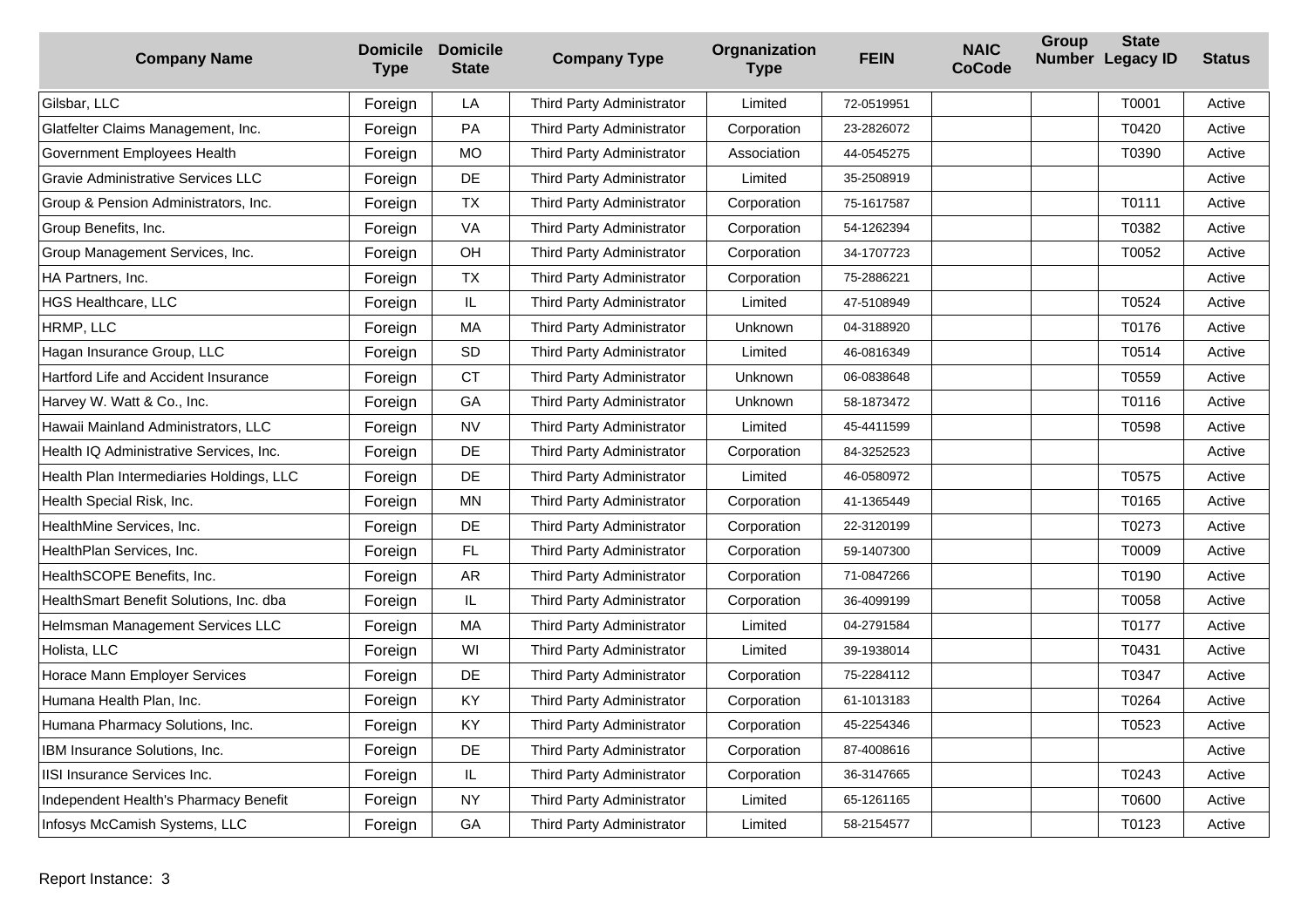| <b>Company Name</b>                            | <b>Type</b> | <b>Domicile Domicile</b><br><b>State</b> | <b>Company Type</b>       | Orgnanization<br><b>Type</b> | <b>FEIN</b> | <b>NAIC</b><br><b>CoCode</b> | <b>Group</b> | <b>State</b><br>Number Legacy ID | <b>Status</b> |
|------------------------------------------------|-------------|------------------------------------------|---------------------------|------------------------------|-------------|------------------------------|--------------|----------------------------------|---------------|
| IngenioRx, Inc.                                | Foreign     | $\sf IN$                                 | Third Party Administrator | Corporation                  | 82-3062245  |                              |              | T0587                            | Active        |
| <b>Insurance Administrative Solutions, LLC</b> | Foreign     | DE                                       | Third Party Administrator | Limited                      | 75-3004204  |                              |              | T0053                            | Active        |
| InsuranceTPA.com, Inc.                         | Foreign     | WI                                       | Third Party Administrator | Corporation                  | 39-1820226  |                              |              | T0284                            | Active        |
| Integrated Pharmacy Solutions, Inc.            | Foreign     | MA                                       | Third Party Administrator | Corporation                  | 04-3377392  |                              |              |                                  | Active        |
| International Benefits Administrators, LLC     | Foreign     | <b>NY</b>                                | Third Party Administrator | Unknown                      | 11-3293162  |                              |              | T0378                            | Active        |
| International Medical Administrators, Inc.     | Foreign     | <b>NE</b>                                | Third Party Administrator | Corporation                  | 47-0642538  |                              |              | T0081                            | Active        |
| J.P. Farley Corporation                        | Foreign     | OH                                       | Third Party Administrator | Corporation                  | 34-1363719  |                              |              | T0159                            | Active        |
| Johnson Rooney Welch, Inc.                     | Foreign     | CA                                       | Third Party Administrator | Corporation                  | 36-4297881  |                              |              | T0171                            | Active        |
| Johnston & Associates, Inc.                    | Foreign     | <b>TN</b>                                | Third Party Administrator | Corporation                  | 62-1426686  |                              |              | T0413                            | Active        |
| Kelly & Associates Insurance Group, Inc.       | Foreign     | MD                                       | Third Party Administrator | Unknown                      | 52-1066374  |                              |              | T0143                            | Active        |
| Kelsey National Corporation                    | Foreign     | CA                                       | Third Party Administrator | Corporation                  | 95-2304695  |                              |              | T0049                            | Active        |
| Key Benefit Administrators, Inc.               | Foreign     | $\sf IN$                                 | Third Party Administrator | Corporation                  | 35-1450364  |                              |              | T0028                            | Active        |
| Kroger Prescription Plans, Inc.                | Foreign     | OH                                       | Third Party Administrator | Corporation                  | 20-5927634  |                              |              | T0490                            | Active        |
| LOTSolutions, Inc.                             | Foreign     | GA                                       | Third Party Administrator | Corporation                  | 58-2369255  |                              |              | T0281                            | Active        |
| Ladder Insurance Services. LLC                 | Foreign     | CA                                       | Third Party Administrator | Limited                      | 47-3701270  |                              |              | T0572                            | Active        |
| Landmark Admin, LLC                            | Foreign     | <b>TX</b>                                | Third Party Administrator | Limited                      | 86-3834867  |                              |              |                                  | Active        |
| Legato Health Technologies, LLP                | Foreign     | $\sf IN$                                 | Third Party Administrator | Limited                      | 98-1397080  |                              |              |                                  | Active        |
| Level Benefits, Inc.                           | Foreign     | DE                                       | Third Party Administrator | Unknown                      | 82-4993300  |                              |              | 50881479                         | Active        |
| Liazon Corporation                             | Foreign     | DE                                       | Third Party Administrator | Corporation                  | 20-8314151  |                              |              | T0485                            | Active        |
| LifeCare Assurance Company                     | Foreign     | AZ                                       | Third Party Administrator | Unknown                      | 86-0388413  |                              |              | T0139                            | Active        |
| LifeWorks (US) Ltd.                            | Foreign     | GA                                       | Third Party Administrator | Unknown                      | 52-1883918  |                              |              | 50871942                         | Active        |
| Lifetime Benefit Solutions, Inc.               | Foreign     | <b>NY</b>                                | Third Party Administrator | <b>Unknown</b>               | 16-1171765  |                              |              | T0363                            | Active        |
| Linkia, LLC                                    | Foreign     | <b>TX</b>                                | Third Party Administrator | Limited                      | 20-0800593  |                              |              | T0406                            | Active        |
| Lockton Affinity, LLC                          | Foreign     | KS                                       | Third Party Administrator | Limited                      | 48-1042261  |                              |              |                                  | Active        |
| Lombard International Administration           | Foreign     | DE                                       | Third Party Administrator | Limited                      | 45-4036343  |                              |              | T0441                            | Active        |
| Long Term Care Group, Inc.                     | Foreign     | DE                                       | Third Party Administrator | Corporation                  | 95-4604537  |                              |              | T0025                            | Active        |
| Long Term Care Partners, LLC                   | Foreign     | <b>NH</b>                                | Third Party Administrator | Limited                      | 41-2029885  |                              |              | T0526                            | Active        |
| M Insurance Solutions, Inc.                    | Foreign     | <b>OR</b>                                | Third Party Administrator | Corporation                  | 20-3045673  |                              |              |                                  | Active        |
| MAC Risk Management, Inc.                      | Foreign     | MA                                       | Third Party Administrator | Corporation                  | 04-3366308  |                              |              | T0337                            | Active        |
| MASA Insurance Services, Inc.                  | Foreign     | DE                                       | Third Party Administrator | Corporation                  | 86-2733021  |                              |              |                                  | Active        |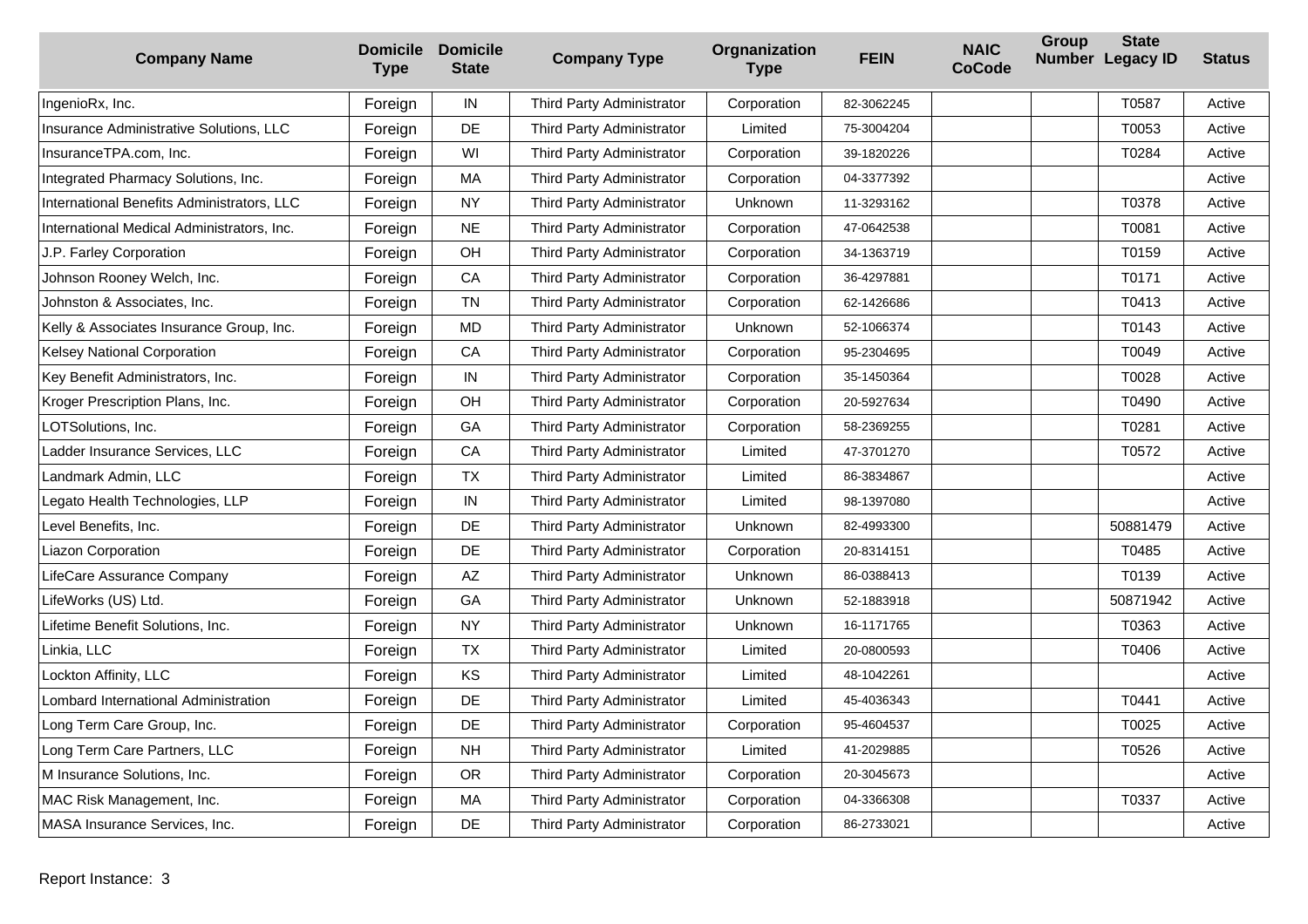| <b>Company Name</b>                      | <b>Domicile</b><br><b>Type</b> | <b>Domicile</b><br><b>State</b> | <b>Company Type</b>       | Orgnanization<br><b>Type</b> | <b>FEIN</b> | <b>NAIC</b><br><b>CoCode</b> | Group | <b>State</b><br>Number Legacy ID | <b>Status</b> |
|------------------------------------------|--------------------------------|---------------------------------|---------------------------|------------------------------|-------------|------------------------------|-------|----------------------------------|---------------|
| Magellan Behavioral Health Systems, LLC  | Foreign                        | UT                              | Third Party Administrator | Limited                      | 87-0300539  |                              |       | T0157                            | Active        |
| Magellan Rx Management, LLC              | Foreign                        | DE                              | Third Party Administrator | Limited                      | 46-3708039  |                              |       | T0525                            | Active        |
| Management Research Services, Inc.       | Foreign                        | WI                              | Third Party Administrator | Corporation                  | 06-1241283  |                              |       | T0433                            | Active        |
| Markel Service, Incorporated             | Foreign                        | VA                              | Third Party Administrator | Corporation                  | 54-1127130  |                              |       | T0473                            | Active        |
| Massachusetts Benefit Administrators LLC | Foreign                        | MA                              | Third Party Administrator | Limited                      | 27-1502067  |                              |       | T0394                            | Active        |
| Massmark Administrative Services, Inc.   | Foreign                        | <b>NC</b>                       | Third Party Administrator | Corporation                  | 54-1357749  |                              |       | T0068                            | Active        |
| Matrix Absence Management, Inc.          | Foreign                        | DE                              | Third Party Administrator | Corporation                  | 77-0493584  |                              |       | T0349                            | Active        |
| McGriff Insurance Services, Inc.         | Foreign                        | <b>NC</b>                       | Third Party Administrator | Unknown                      | 56-1623293  |                              |       | T0497                            | Active        |
| MedCost Benefit Services, LLC            | Foreign                        | <b>NC</b>                       | Third Party Administrator | Limited                      | 56-2056821  |                              |       | T0293                            | Active        |
| MedImpact Healthcare Systems, Inc.       | Foreign                        | CA                              | Third Party Administrator | Corporation                  | 33-0567651  |                              |       | T0236                            | Active        |
| Medical Benefits Administrators, Inc.    | Foreign                        | OH                              | Third Party Administrator | Corporation                  | 31-1249371  |                              |       | T0067                            | Active        |
| Medical Group Insurance Services, Inc.   | Foreign                        | UT                              | Third Party Administrator | Corporation                  | 87-0616459  |                              |       | T0240                            | Active        |
| Medical Mutual Services, LLC             | Foreign                        | OH                              | Third Party Administrator | Limited                      | 34-1922587  |                              |       | T0051                            | Active        |
| Mercer Health & Benefits Administration  | Foreign                        | DE                              | Third Party Administrator | Limited                      | 20-3640590  |                              |       | T0268                            | Active        |
| Merchants Benefit Administration, Inc.   | Foreign                        | AZ                              | Third Party Administrator | Corporation                  | 86-0875918  |                              |       | T0097                            | Active        |
| Meritain Health, Inc.                    | Foreign                        | <b>NY</b>                       | Third Party Administrator | Corporation                  | 16-1264154  |                              |       | T0251                            | Active        |
| MetLife Global Operations Support Center | Foreign                        | DE                              | Third Party Administrator | Corporation                  | 98-0613376  |                              |       | T0346                            | Active        |
| MetLife Services and Solutions, LLC      | Foreign                        | DE                              | Third Party Administrator | Limited                      | 20-5707084  |                              |       | T0569                            | Active        |
| Mid-America Associates, Inc.             | Foreign                        | MI                              | Third Party Administrator | Corporation                  | 38-1785751  |                              |       | T0451                            | Active        |
| Midwestern Insurance Alliance, LLC       | Foreign                        | <b>DE</b>                       | Third Party Administrator | Limited                      | 45-4348276  |                              |       | T0541                            | Active        |
| Mitsui Sumitomo Marine Management (U.S.  | Foreign                        | <b>NY</b>                       | Third Party Administrator | Corporation                  | 13-3429270  |                              |       | T0287                            | Active        |
| Morgan-White Administrators, Inc.        | Foreign                        | <b>MS</b>                       | Third Party Administrator | Corporation                  | 64-0838838  |                              |       | T0027                            | Active        |
| <b>Multiply Benefits LLC</b>             | Foreign                        | PA                              | Third Party Administrator | Limited                      | 83-3281805  |                              |       | T0618                            | Active        |
| Murphy and Beane, Inc.                   | Foreign                        | CA                              | Third Party Administrator | Corporation                  | 06-1825221  |                              |       | T0372                            | Active        |
| NAHGA, Inc.                              | Foreign                        | <b>ME</b>                       | Third Party Administrator | Corporation                  | 01-0467788  |                              |       | T0417                            | Active        |
| NBFSA, LLC                               | Foreign                        | <b>NC</b>                       | Third Party Administrator | Limited                      | 20-4896503  |                              |       | T0341                            | Active        |
| National Vision Administrators, L.L.C.   | Foreign                        | <b>NJ</b>                       | Third Party Administrator | Limited                      | 74-3033381  |                              |       | T0292                            | Active        |
| Nations Health Administrators LLC        | Foreign                        | DE                              | Third Party Administrator | Limited                      | 85-1098733  |                              |       |                                  | Active        |
| Navia Benefit Solutions, Inc.            | Foreign                        | <b>WA</b>                       | Third Party Administrator | Corporation                  | 91-1467758  |                              |       |                                  | Active        |
| Navitus Health Solutions, LLC            | Foreign                        | WI                              | Third Party Administrator | Limited                      | 04-3608530  |                              |       | T0545                            | Active        |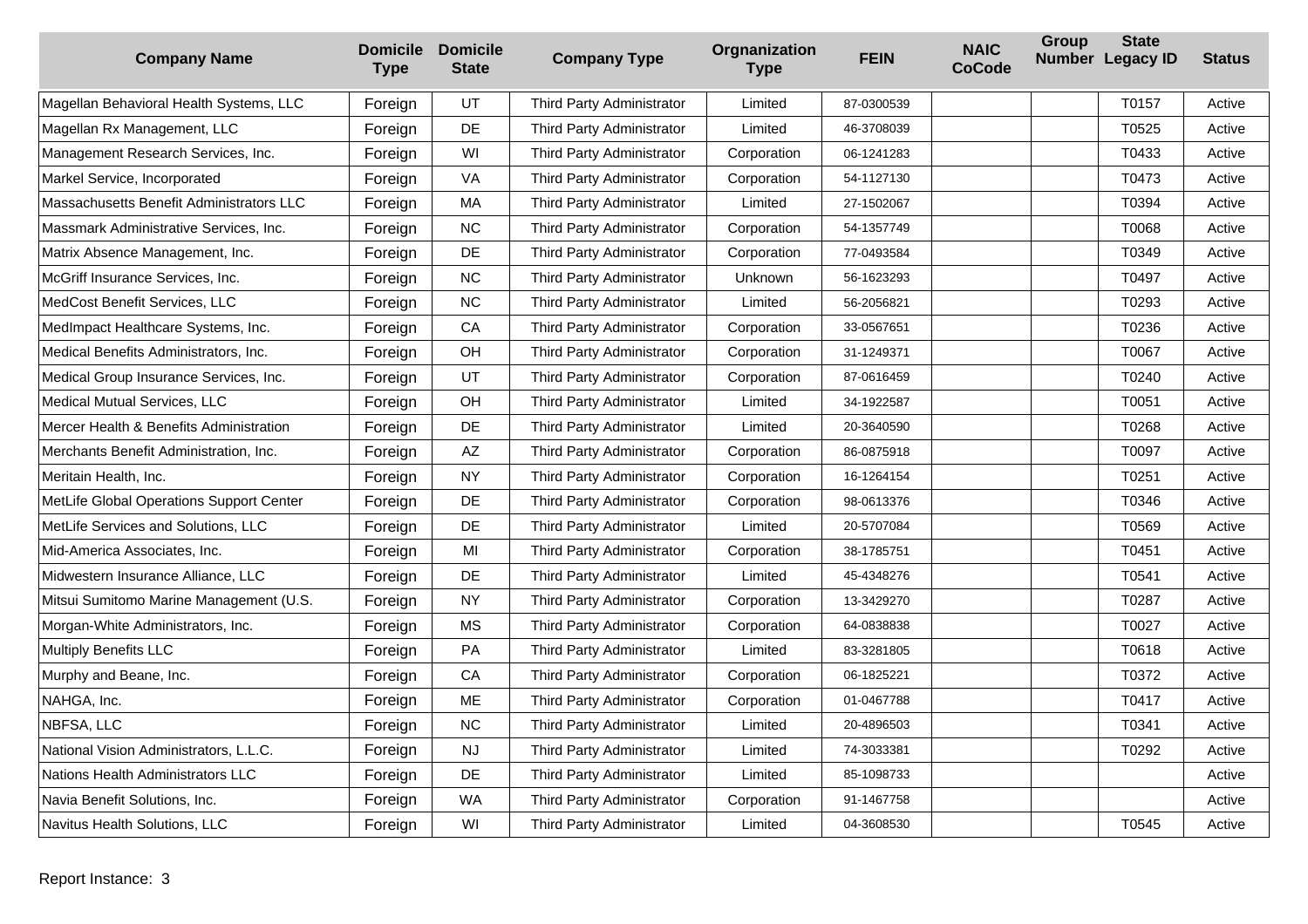| <b>Company Name</b>                        | <b>Domicile</b><br><b>Type</b> | <b>Domicile</b><br><b>State</b> | <b>Company Type</b>       | Orgnanization<br><b>Type</b> | <b>FEIN</b> | <b>NAIC</b><br><b>CoCode</b> | Group | <b>State</b><br>Number Legacy ID | <b>Status</b> |
|--------------------------------------------|--------------------------------|---------------------------------|---------------------------|------------------------------|-------------|------------------------------|-------|----------------------------------|---------------|
| <b>Next Level Administrators, LLC</b>      | Foreign                        | FL                              | Third Party Administrator | Limited                      | 65-0684946  |                              |       | T0556                            | Active        |
| North American Benefits Company            | Foreign                        | PA                              | Third Party Administrator | Unknown                      | 23-2682285  |                              |       |                                  | Active        |
| North American Risk Services, Inc.         | Foreign                        | DE                              | Third Party Administrator | Corporation                  | 13-3901415  |                              |       | T0459                            | Active        |
| Ocean Consulting Group, Inc.               | Foreign                        | DE                              | Third Party Administrator | Corporation                  | 20-3283856  |                              |       | T0543                            | Active        |
| Omega Benefit Strategies, Inc.             | Foreign                        | DE                              | Third Party Administrator | Corporation                  | 83-1866543  |                              |       |                                  | Active        |
| OptumHealth Care Solutions, LLC            | Foreign                        | DE                              | Third Party Administrator | Corporation                  | 41-1591944  |                              |       | T0036                            | Active        |
| OptumRx, Inc.                              | Foreign                        | CA                              | Third Party Administrator | Corporation                  | 33-0441200  |                              |       | T0075                            | Active        |
| PMA Management Corp.                       | Foreign                        | PA                              | Third Party Administrator | Corporation                  | 23-2652239  |                              |       | T0332                            | Active        |
| Paramount Preferred Solutions, Inc.        | Foreign                        | OH                              | Third Party Administrator | Corporation                  | 47-3952430  |                              |       | T0573                            | Active        |
| Parker Services, L.L.C.                    | Foreign                        | WI                              | Third Party Administrator | Limited                      | 39-1956269  |                              |       | T0303                            | Active        |
| Pathian, LLC                               | Foreign                        | CA                              | Third Party Administrator | Limited                      | 82-1610719  |                              |       | T0582                            | Active        |
| PayFlex Systems USA, Inc.                  | Foreign                        | <b>NE</b>                       | Third Party Administrator | Unknown                      | 91-1774434  |                              |       | T0491                            | Active        |
| PayerFusion Holdings, L.L.C.               | Foreign                        | FL                              | Third Party Administrator | Limited                      | 27-0485321  |                              |       | T0471                            | Active        |
| Paylogix, LLC                              | Foreign                        | <b>NY</b>                       | Third Party Administrator | Limited                      | 11-3290480  |                              |       | T0160                            | Active        |
| Peak Health, LLC                           | Domestic                       | WV                              | Third Party Administrator | Limited                      | 87-1534468  |                              |       |                                  | Active        |
| Pearl Insurance Group, LLC                 | Foreign                        | IL                              | Third Party Administrator | Limited                      | 37-0817309  |                              |       | T0006                            | Active        |
| Pharmacists Mutual Insurance Company       | Foreign                        | IA                              | Third Party Administrator | Corporation                  | 42-0223390  |                              |       | T0584                            | Active        |
| PlanSource Benefits Administration, Inc.   | Foreign                        | FL                              | Third Party Administrator | Corporation                  | 55-0800751  |                              |       | T0565                            | Active        |
| Planned Administrators, Inc.               | Foreign                        | SC                              | Third Party Administrator | Corporation                  | 57-0718839  |                              |       | T0105                            | Active        |
| Prairie States Enterprises, Inc.           | Foreign                        | IL                              | Third Party Administrator | Unknown                      | 36-3730559  |                              |       | T0225                            | Active        |
| Precision Group Administrators, LLC        | Foreign                        | PA                              | Third Party Administrator | Limited                      | 87-0873564  |                              |       |                                  | Active        |
| PreferredOne Administrative Services, Inc. | Foreign                        | <b>MN</b>                       | Third Party Administrator | Corporation                  | 41-1846481  |                              |       | T0221                            | Active        |
| Premier Administrative Solutions, Inc.     | Foreign                        | FL                              | Third Party Administrator | Corporation                  | 59-2995015  |                              |       | T0298                            | Active        |
| Premier Health Solutions, LLC              | Foreign                        | <b>TX</b>                       | Third Party Administrator | Limited                      | 45-5120131  |                              |       | T0560                            | Active        |
| Prescient National Insurance Services, LLC | Foreign                        | <b>NC</b>                       | Third Party Administrator | Limited                      | 04-3718801  |                              |       | 50871942                         | Active        |
| ProCare Pharmacy Benefit Manager, Inc.     | Foreign                        | FL                              | Third Party Administrator | Corporation                  | 58-2422694  |                              |       | T0499                            | Active        |
| Professional Benefit Administrators West,  | Foreign                        | OK                              | Third Party Administrator | Limited                      | 45-5557316  |                              |       | T0609                            | Active        |
| Professional Disability Associates, LLC    | Foreign                        | ME                              | Third Party Administrator | Limited                      | 01-0542661  |                              |       | T0457                            | Active        |
| Professional Risk and Asset Management     | Foreign                        | CA                              | Third Party Administrator | Corporation                  | 33-0367265  |                              |       | T0594                            | Active        |
| Progyny, Inc.                              | Foreign                        | DE                              | Third Party Administrator | Corporation                  | 27-2220139  |                              |       | T0528                            | Active        |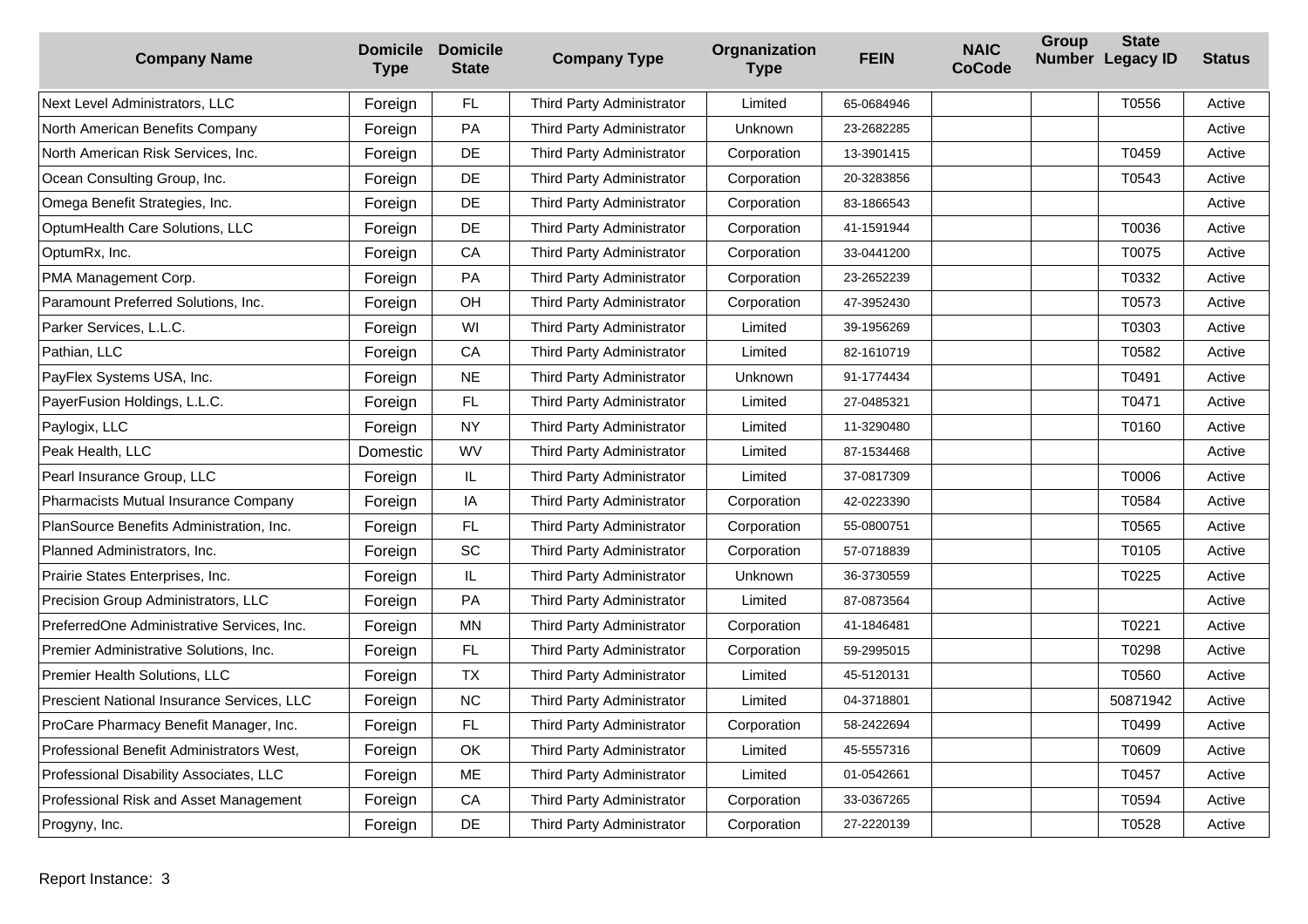| <b>Company Name</b>                            | <b>Domicile</b><br><b>Type</b> | <b>Domicile</b><br><b>State</b> | <b>Company Type</b>       | Orgnanization<br><b>Type</b> | <b>FEIN</b> | <b>NAIC</b><br><b>CoCode</b> | Group | <b>State</b><br>Number Legacy ID | <b>Status</b> |
|------------------------------------------------|--------------------------------|---------------------------------|---------------------------|------------------------------|-------------|------------------------------|-------|----------------------------------|---------------|
| Provident Agency, Inc.                         | Foreign                        | PA                              | Third Party Administrator | Corporation                  | 25-1114027  |                              |       | T0388                            | Active        |
| <b>RCM&amp;D Self-Insured Services Company</b> | Foreign                        | <b>MD</b>                       | Third Party Administrator | Corporation                  | 52-1150055  |                              |       | T0330                            | Active        |
| Radiant Services, LLC                          | Foreign                        | $\sf IN$                        | Third Party Administrator | Limited                      | 27-4410025  |                              |       | T0436                            | Active        |
| Redirect Health Administration, LLC            | Foreign                        | AZ                              | Third Party Administrator | Limited                      | 85-3561429  |                              |       |                                  | Active        |
| Reed Group Management LLC                      | Foreign                        | <b>CT</b>                       | Third Party Administrator | Limited                      | 04-3331304  |                              |       | T0179                            | Active        |
| Reed Group, Ltd.                               | Foreign                        | CO                              | Third Party Administrator | <b>Unknown</b>               | 84-0733950  |                              |       | T0498                            | Active        |
| Regional Insurance Service Company, Inc.       | Foreign                        | KS                              | Third Party Administrator | Corporation                  | 48-1021979  |                              |       | T0215                            | Active        |
| <b>Relation Insurance Services - Specialty</b> | Foreign                        | DE                              | Third Party Administrator | Corporation                  | 27-2874018  |                              |       | T0450                            | Active        |
| Renaissance Life & Health Insurance            | Foreign                        | IN                              | Third Party Administrator | Corporation                  | 47-0397286  |                              |       | T0482                            | Active        |
| Revolv, Inc.                                   | Foreign                        | VA                              | Third Party Administrator | Corporation                  | 27-1018474  |                              |       | T0398                            | Active        |
| S & S HealthCare Strategies, Ltd.              | Foreign                        | OH                              | Third Party Administrator | Limited                      | 31-1418743  |                              |       | T0583                            | Active        |
| <b>SALT Associates, LLC</b>                    | Foreign                        | ME                              | Third Party Administrator | Limited                      | 04-3640342  |                              |       |                                  | Active        |
| SKYGEN USA, LLC                                | Foreign                        | WI                              | Third Party Administrator | Limited                      | 81-0762694  |                              |       | T0577                            | Active        |
| Secure Administrative Solutions LLC            | Foreign                        | DE                              | Third Party Administrator | Limited                      | 46-4813559  |                              |       | T0519                            | Active        |
| Sedgwick Claims Management Services,           | Foreign                        | IL                              | Third Party Administrator | Corporation                  | 36-2685608  |                              |       | T0103                            | Active        |
| Select Benefits Group, LLC                     | Foreign                        | UT                              | Third Party Administrator | Corporation                  | 87-0482115  |                              |       | T0510                            | Active        |
| Self Insured Services Company                  | Foreign                        | IA                              | Third Party Administrator | Unknown                      | 42-1144827  |                              |       | T0379                            | Active        |
| Selman & Company, LLC                          | Foreign                        | OH                              | Third Party Administrator | Limited                      | 45-4079588  |                              |       | T0456                            | Active        |
| SeniorDent of Illinois, Inc.                   | Foreign                        | IL.                             | Third Party Administrator | Unknown                      | 26-3525058  |                              |       | 50883954                         | Active        |
| Serve You Custom Prescription                  | Foreign                        | WI                              | Third Party Administrator | Corporation                  | 39-1735466  |                              |       | T0549                            | Active        |
| Seven Corners, Inc.                            | Foreign                        | $\sf IN$                        | Third Party Administrator | Corporation                  | 35-2025404  |                              |       | T0445                            | Active        |
| Shasta Administrative Services                 | Foreign                        | <b>OR</b>                       | Third Party Administrator | Unknown                      | 93-1313790  |                              |       | T0465                            | Active        |
| Sidecar Health Insurance Solutions, LLC        | Foreign                        | CA                              | Third Party Administrator | Limited                      | 35-2628104  |                              |       | T0608                            | Active        |
| Significa Benefit Services, LLC                | Foreign                        | PA                              | Third Party Administrator | Corporation                  | 23-2504308  |                              |       | T0505                            | Active        |
| Southern Scripts, LLC                          | Foreign                        | LA                              | Third Party Administrator | Limited                      | 47-4999303  |                              |       | T0617                            | Active        |
| Southwest Benefit Administrators, LLC          | Foreign                        | AZ                              | Third Party Administrator | Limited                      | 68-0586699  |                              |       | T0300                            | Active        |
| Special Insurance Services, Inc.               | Foreign                        | <b>TX</b>                       | Third Party Administrator | Corporation                  | 75-2195089  |                              |       | T0414                            | Active        |
| <b>Specialized Contract Administrators</b>     | Foreign                        | SC                              | Third Party Administrator | Unknown                      | 27-5437514  |                              |       | T0614                            | Active        |
| Specialty Benefits, Inc.                       | Foreign                        | ${\sf IN}$                      | Third Party Administrator | Corporation                  | 36-4072377  |                              |       | T0110                            | Active        |
| Spectera, Inc.                                 | Foreign                        | <b>MD</b>                       | Third Party Administrator | Corporation                  | 52-1260282  |                              |       | T0280                            | Active        |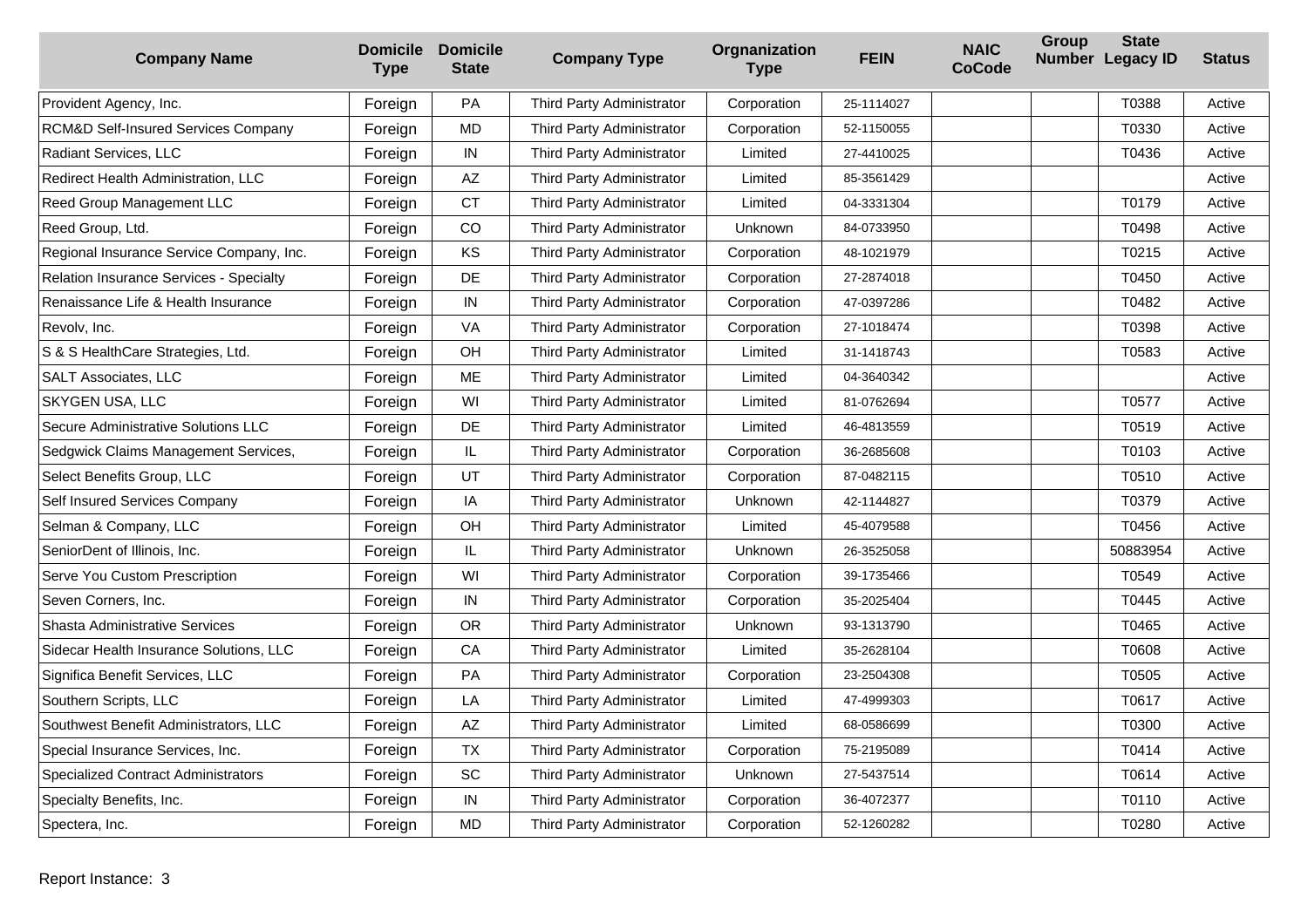| <b>Company Name</b>                         | <b>Domicile</b><br><b>Type</b> | <b>Domicile</b><br><b>State</b> | <b>Company Type</b>       | Orgnanization<br><b>Type</b> | <b>FEIN</b> | <b>NAIC</b><br><b>CoCode</b> | Group | <b>State</b><br>Number Legacy ID | <b>Status</b> |
|---------------------------------------------|--------------------------------|---------------------------------|---------------------------|------------------------------|-------------|------------------------------|-------|----------------------------------|---------------|
| Staff Benefits Management Inc.              | Foreign                        | CA                              | Third Party Administrator | Corporation                  | 81-1242192  |                              |       |                                  | Active        |
| Star Marketing and Administration, Inc.     | Foreign                        | IL.                             | Third Party Administrator | Corporation                  | 36-3403079  |                              |       | T0552                            | Active        |
| Student Assurance Services, Inc.            | Foreign                        | <b>MN</b>                       | Third Party Administrator | Corporation                  | 41-1311103  |                              |       | T0016                            | Active        |
| Subscribili, Inc.                           | Foreign                        | DE                              | Third Party Administrator | Corporation                  | 86-2549817  |                              |       |                                  | Active        |
| Superior Vision Services, Inc.              | Foreign                        | DE                              | Third Party Administrator | Corporation                  | 13-3741352  |                              |       | T0186                            | Active        |
| Surego Administrative Services LLC          | Foreign                        | <b>MO</b>                       | Third Party Administrator | Limited                      | 83-0793289  |                              |       |                                  | Active        |
| <b>TCS e-Serve International Limited</b>    | Foreign                        | ${\sf IN}$                      | Third Party Administrator | Corporation                  | 98-0596173  |                              |       | T0386                            | Active        |
| <b>THP Insurance Company</b>                | Domestic                       | <b>WV</b>                       | Third Party Administrator | <b>Stock</b>                 | 55-0765726  |                              |       | T0539                            | Active        |
| TMG Health, Inc.                            | Foreign                        | PA                              | Third Party Administrator | Corporation                  | 23-2964972  |                              |       | T0209                            | Active        |
| TRI-AD Actuaries, Inc.                      | Foreign                        | CA                              | Third Party Administrator | Corporation                  | 95-2887986  |                              |       |                                  | Active        |
| Texas Service Life Insurance Company        | Foreign                        | <b>TX</b>                       | Third Party Administrator | Corporation                  | 75-2039918  |                              |       | T0566                            | Active        |
| The Benefit Group, Inc.                     | Foreign                        | <b>NE</b>                       | Third Party Administrator | Corporation                  | 47-0720154  |                              |       |                                  | Active        |
| The Lewer Agency, Inc.                      | Foreign                        | <b>MO</b>                       | Third Party Administrator | Unknown                      | 44-0666212  |                              |       | T0121                            | Active        |
| The Loomis Company                          | Foreign                        | PA                              | Third Party Administrator | Corporation                  | 23-2238132  |                              |       | T0210                            | Active        |
| The Princeton Corporation                   | Foreign                        | IN                              | Third Party Administrator | Corporation                  | 35-1919742  |                              |       | T0062                            | Active        |
| The Zurich Services Corporation             | Foreign                        | IL.                             | Third Party Administrator | Corporation                  | 36-3839542  |                              |       | T0290                            | Active        |
| Total Broker Benefits, LLC                  | Foreign                        | IL.                             | Third Party Administrator | Limited                      | 26-4329291  |                              |       | T0357                            | Active        |
| Total Insurance Brokers, LLC                | Foreign                        | FL                              | Third Party Administrator | Limited                      | 83-4127975  |                              |       |                                  | Active        |
| Towers Administrators LLC                   | Foreign                        | DE                              | Third Party Administrator | Limited                      | 13-2552332  |                              |       | T0118                            | Active        |
| Towers Watson Retiree Insurance Services,   | Foreign                        | <b>DE</b>                       | Third Party Administrator | Corporation                  | 46-4486487  |                              |       | T0534                            | Active        |
| Transaction Applications Group, Inc.        | Foreign                        | <b>NE</b>                       | Third Party Administrator | Corporation                  | 47-0716705  |                              |       | T0015                            | Active        |
| TriPlus Services, Inc.                      | Foreign                        | DE                              | Third Party Administrator | Corporation                  | 20-2932477  |                              |       | T0331                            | Active        |
| Trip Mate, Inc.                             | Foreign                        | MO                              | Third Party Administrator | Corporation                  | 48-1062722  |                              |       | T0334                            | Active        |
| Tristar Claims Management Services, Inc.    | Foreign                        | DE                              | Third Party Administrator | Unknown                      | 13-3832689  |                              |       | T0309                            | Active        |
| Trustmark Health Benefits, Inc.             | Foreign                        | DE                              | Third Party Administrator | Corporation                  | 35-1846036  |                              |       | T0195                            | Active        |
| Trustmark Voluntary Benefit Solutions, Inc. | Foreign                        | WI                              | Third Party Administrator | Corporation                  | 39-1824149  |                              |       | T0553                            | Active        |
| U.S. Imaging Network, LLC                   | Foreign                        | <b>NY</b>                       | Third Party Administrator | Limited                      | 20-5038398  |                              |       | T0335                            | Active        |
| U.S.A. Medical Services Corporation         | Foreign                        | FL                              | Third Party Administrator | Corporation                  | 65-0573163  |                              |       | T0503                            | Active        |
| <b>UCHealth Plan Administrators, LLC</b>    | Foreign                        | CO                              | Third Party Administrator | Limited                      | 36-4775064  |                              |       | T0576                            | Active        |
| UMR, Inc.                                   | Foreign                        | DE                              | Third Party Administrator | Corporation                  | 39-1995276  |                              |       | T0253                            | Active        |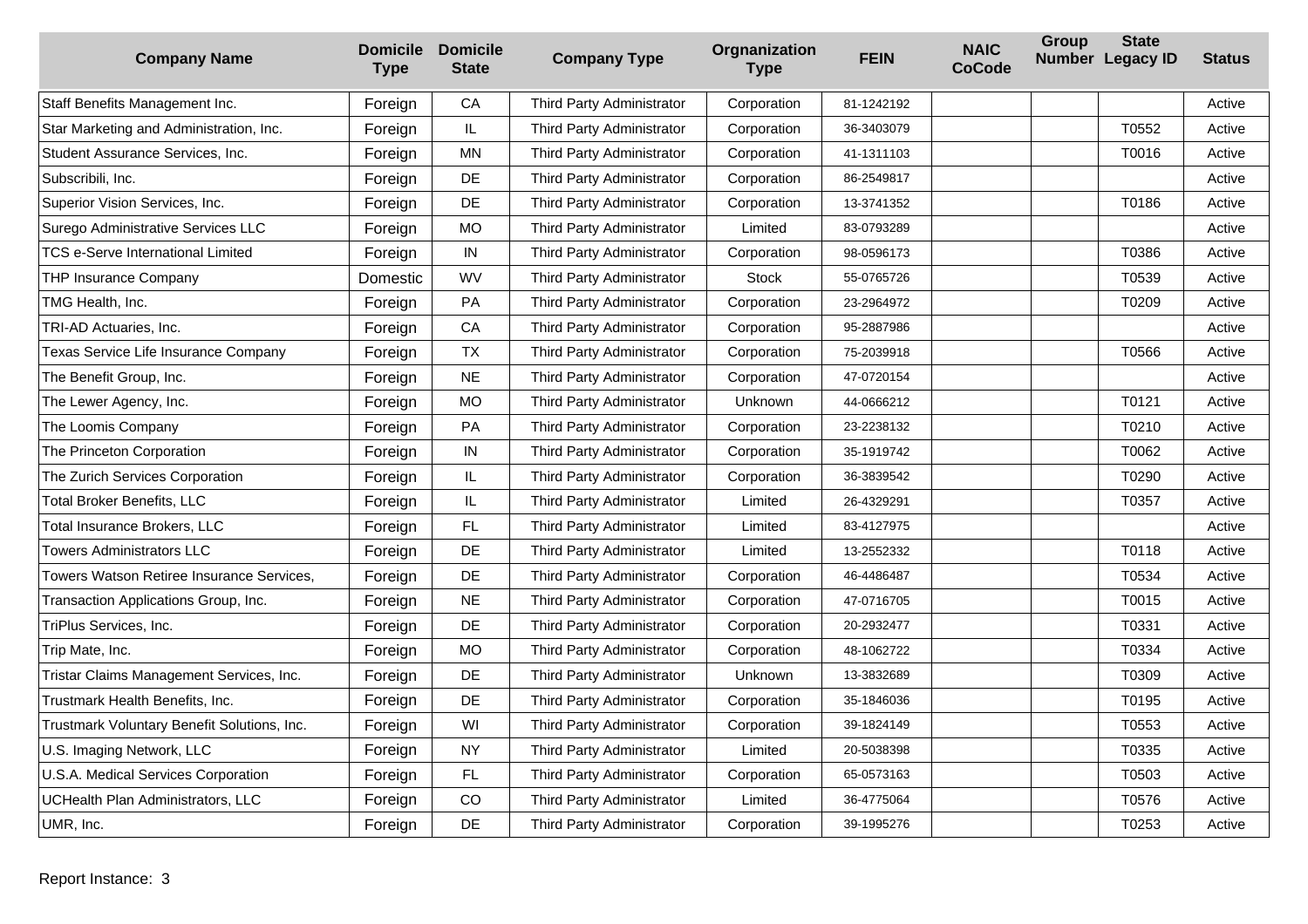| <b>Company Name</b>                        | <b>Domicile</b><br><b>Type</b> | <b>Domicile</b><br><b>State</b> | <b>Company Type</b>       | Orgnanization<br><b>Type</b> | <b>FEIN</b> | <b>NAIC</b><br><b>CoCode</b> | Group | <b>State</b><br><b>Number Legacy ID</b> | <b>Status</b> |
|--------------------------------------------|--------------------------------|---------------------------------|---------------------------|------------------------------|-------------|------------------------------|-------|-----------------------------------------|---------------|
| UPMC Benefit Management Services, Inc.     | Foreign                        | PA                              | Third Party Administrator | Corporation                  | 25-1769564  |                              |       |                                         | Active        |
| <b>USAble Corporation</b>                  | Foreign                        | <b>AR</b>                       | Third Party Administrator | Corporation                  | 71-0246079  |                              |       | T0327                                   | Active        |
| USAble Mutual Insurance Company            | Foreign                        | <b>AR</b>                       | Third Party Administrator | Unknown                      | 71-0226428  |                              |       | T0619                                   | Active        |
| USI Insurance Services LLC                 | Foreign                        | PA                              | Third Party Administrator | Limited                      | 13-3771734  |                              |       | T0294                                   | Active        |
| Underwriters Safety & Claims, LLC          | Foreign                        | KY                              | Third Party Administrator | Corporation                  | 61-0489172  |                              |       | T0313                                   | Active        |
| Unified TPA, LLC                           | Foreign                        | IN                              | Third Party Administrator | Limited                      | 85-3549452  |                              |       |                                         | Active        |
| United Behavioral Health                   | Foreign                        | CA                              | Third Party Administrator | Corporation                  | 94-2649097  |                              |       | T0065                                   | Active        |
| United Concordia Companies, Inc.           | Foreign                        | <b>PA</b>                       | Third Party Administrator | Corporation                  | 25-1687586  |                              |       | T0148                                   | Active        |
| United Group Programs, Inc.                | Foreign                        | FL                              | Third Party Administrator | Corporation                  | 59-1896277  |                              |       | T0270                                   | Active        |
| United HealthCare Services, Inc.           | Foreign                        | <b>MN</b>                       | Third Party Administrator | Corporation                  | 41-1289245  |                              |       | T0399                                   | Active        |
| United Service Association For Health Care | Foreign                        | DC                              | Third Party Administrator | Association                  | 75-2227257  |                              |       | T0464                                   | Active        |
| UnitedHealthcare Specialty Benefits, LLC   | Foreign                        | ME                              | Third Party Administrator | Limited                      | 01-0518346  |                              |       | T0047                                   | Active        |
| Universal Fidelity Life Insurance Company  | Foreign                        | <b>OK</b>                       | Third Party Administrator | Unknown                      | 73-0493220  |                              |       | T0064                                   | Active        |
| WEX Health. Inc.                           | Foreign                        | <b>DE</b>                       | Third Party Administrator | Corporation                  | 06-1593514  |                              |       | T0532                                   | Active        |
| WNS North America, Inc.                    | Foreign                        | DE                              | Third Party Administrator | Corporation                  | 33-0996780  |                              |       | T0520                                   | Active        |
| WageWorks, Inc.                            | Foreign                        | DE                              | Third Party Administrator | Corporation                  | 94-3351864  |                              |       | T0404                                   | Active        |
| Walmart Claims Services, Inc.              | Foreign                        | AR                              | Third Party Administrator | Corporation                  | 71-0738006  |                              |       | T0321                                   | Active        |
| WebTPA Employer Services, LLC              | Foreign                        | <b>TX</b>                       | Third Party Administrator | Limited                      | 75-2611444  |                              |       | T0259                                   | Active        |
| WellDyneRx, LLC                            | Foreign                        | FL                              | Third Party Administrator | Limited                      | 84-1515837  |                              |       | T0360                                   | Active        |
| Wellfleet Group, LLC                       | Foreign                        | MA                              | Third Party Administrator | Limited                      | 04-3187843  |                              |       | T0279                                   | Active        |
| WesBanco Insurance Services, Inc.          | Domestic                       | <b>WV</b>                       | Third Party Administrator | Unknown                      | 55-0764295  |                              |       | T0381                                   | Active        |
| West Virginia Employee Benefit Services,   | Domestic                       | WV                              | Third Party Administrator | Corporation                  | 55-0713888  |                              |       | T0188                                   | Active        |
| WholeHealth Networks, Inc.                 | Foreign                        | DE                              | Third Party Administrator | Corporation                  | 39-1945651  |                              |       | T0429                                   | Active        |
| Wipro Insurance Solutions, LLC             | Foreign                        | DE                              | Third Party Administrator | Limited                      | 46-1508055  |                              |       | T0480                                   | Active        |
| WithMe Health, LLC                         | Foreign                        | DE                              | Third Party Administrator | Limited                      | 83-4263647  |                              |       | T0620                                   | Active        |
| Worldwide Insurance Services, LLC          | Foreign                        | VA                              | Third Party Administrator | Limited                      | 54-1867679  |                              |       | T0144                                   | Active        |
| Xchange Benefits, LLC                      | Foreign                        | $\sf IN$                        | Third Party Administrator | Limited                      | 27-3463029  |                              |       | T0586                                   | Active        |
| York Risk Services Group, Inc.             | Foreign                        | <b>NY</b>                       | Third Party Administrator | Corporation                  | 13-1963636  |                              |       | T0299                                   | Active        |
| ZON Re-USA, LLC                            | Foreign                        | <b>NV</b>                       | Third Party Administrator | Limited                      | 35-2214557  |                              |       | T0470                                   | Active        |
| Zenith American Solutions, Inc.            | Foreign                        | <b>MD</b>                       | Third Party Administrator | Unknown                      | 52-1590516  |                              |       | T0206                                   | Active        |